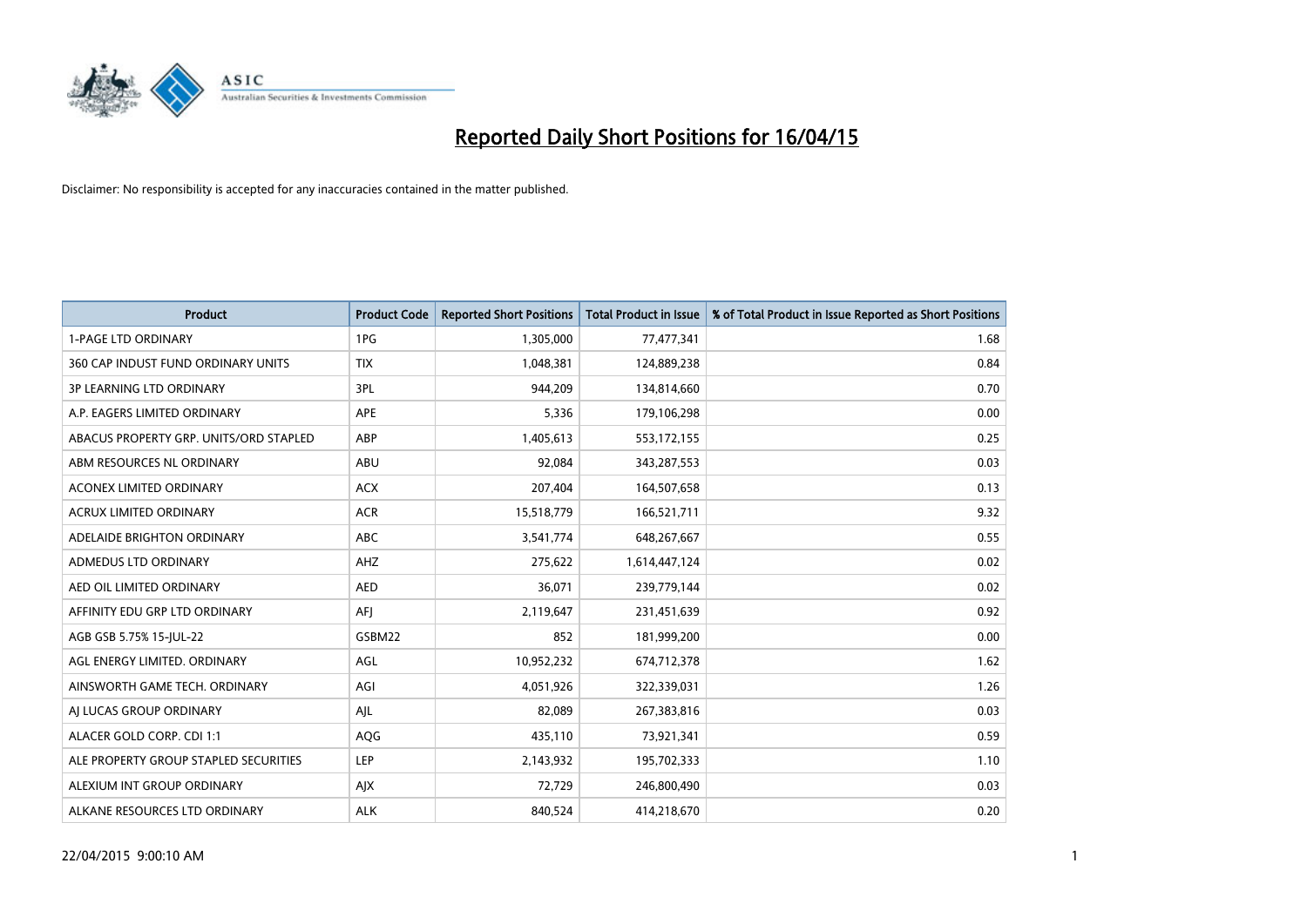

| <b>Product</b>                          | <b>Product Code</b> | <b>Reported Short Positions</b> | <b>Total Product in Issue</b> | % of Total Product in Issue Reported as Short Positions |
|-----------------------------------------|---------------------|---------------------------------|-------------------------------|---------------------------------------------------------|
| <b>ALLIANCE AVIATION ORDINARY</b>       | AQZ                 | 2,897                           | 106,429,638                   | 0.00                                                    |
| ALLIANCE RESOURCES ORDINARY             | AGS                 | $\overline{2}$                  | 400,816,419                   | 0.00                                                    |
| ALS LTD ORDINARY                        | <b>ALQ</b>          | 35,644,717                      | 407,246,306                   | 8.75                                                    |
| ALTIUM LIMITED ORDINARY                 | ALU                 | 346,771                         | 129,272,762                   | 0.27                                                    |
| ALUMINA LIMITED ORDINARY                | AWC                 | 26,569,893                      | 2,806,225,615                 | 0.95                                                    |
| AMALGAMATED HOLDINGS ORDINARY           | AHD                 | 3,214                           | 157,983,073                   | 0.00                                                    |
| AMCOM TELECOMM, ORDINARY                | AMM                 | 5,295,136                       | 266,399,148                   | 1.99                                                    |
| AMCOR LIMITED ORDINARY                  | <b>AMC</b>          | 4,161,250                       | 1,201,753,101                 | 0.35                                                    |
| AMP LIMITED ORDINARY                    | AMP                 | 8,273,136                       | 2,957,737,964                 | 0.28                                                    |
| ANSELL LIMITED ORDINARY                 | <b>ANN</b>          | 2,702,164                       | 153,139,924                   | 1.76                                                    |
| ANTARES ENERGY LTD ORDINARY             | AZZ                 | 247,565                         | 241,500,000                   | 0.10                                                    |
| ANZ BANKING GRP LTD ORDINARY            | ANZ                 | 20,441,942                      | 2,765,980,222                 | 0.74                                                    |
| APA GROUP STAPLED SECURITIES            | <b>APA</b>          | 9,126,683                       | 1,114,307,369                 | 0.82                                                    |
| APN NEWS & MEDIA ORDINARY               | <b>APN</b>          | 791,098                         | 1,029,041,356                 | 0.08                                                    |
| APN OUTDOOR GRP ORDINARY                | <b>APO</b>          | 185,411                         | 166,614,509                   | 0.11                                                    |
| AQUARIUS PLATINUM. ORDINARY             | <b>AQP</b>          | 2,707,150                       | 1,502,695,183                 | 0.18                                                    |
| ARB CORPORATION ORDINARY                | ARP                 | 39,588                          | 79,156,214                    | 0.05                                                    |
| ARB CORPORATION, ORDINARY               | ARB                 | 1,196,893                       | 79,156,214                    | 1.51                                                    |
| ARDENT LEISURE GROUP STAPLED SECURITIES | AAD                 | 11,211,457                      | 442,322,106                   | 2.53                                                    |
| ARENA REIT. STAPLED                     | <b>ARF</b>          | 446,571                         | 227,574,183                   | 0.20                                                    |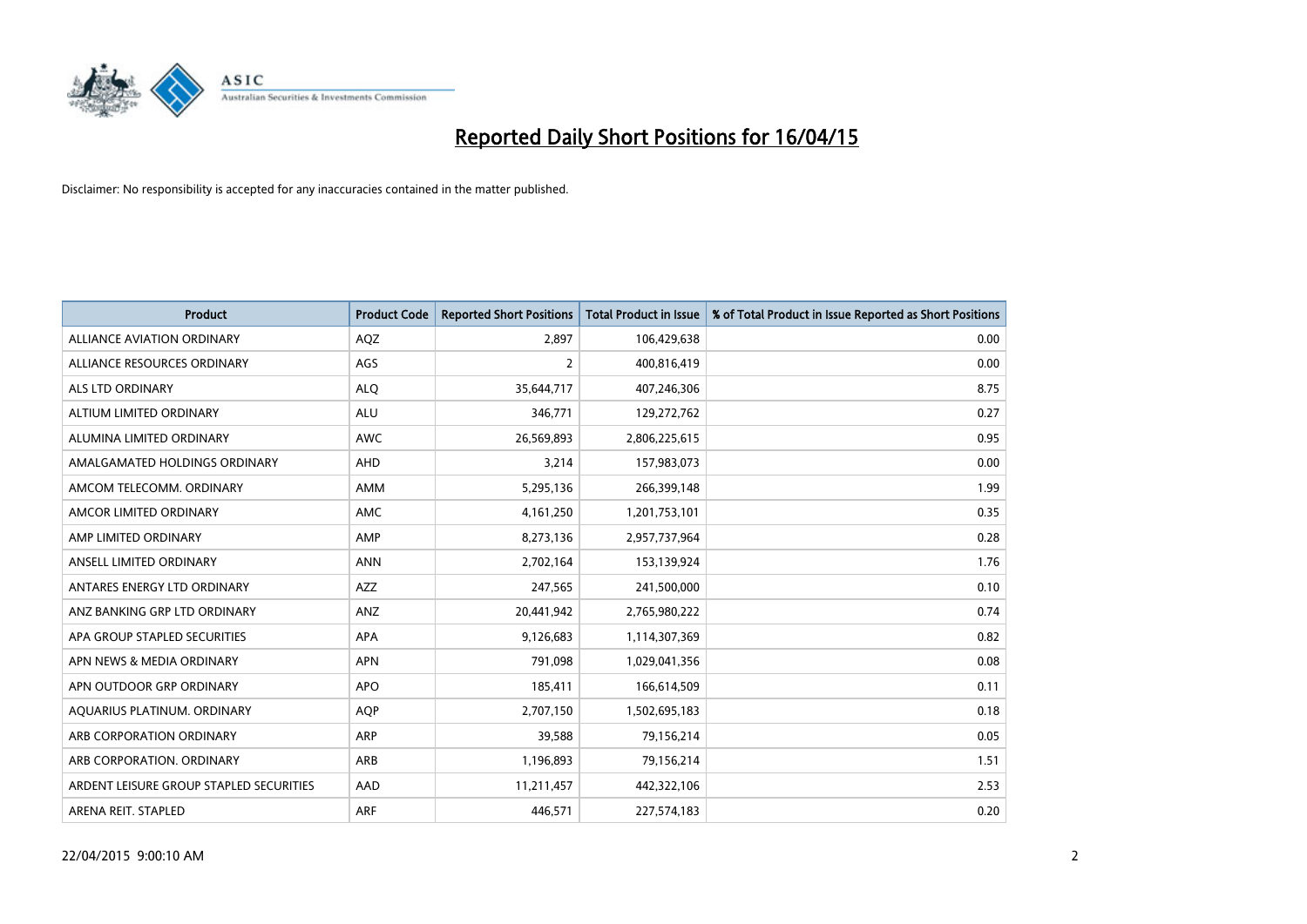

| <b>Product</b>                            | <b>Product Code</b> | <b>Reported Short Positions</b> | <b>Total Product in Issue</b> | % of Total Product in Issue Reported as Short Positions |
|-------------------------------------------|---------------------|---------------------------------|-------------------------------|---------------------------------------------------------|
| ARISTOCRAT LEISURE ORDINARY               | ALL                 | 201,522                         | 633,822,253                   | 0.03                                                    |
| ARRIUM LTD ORDINARY                       | <b>ARI</b>          | 217,978,266                     | 2,937,293,755                 | 7.42                                                    |
| ASALEO CARE LIMITED ORDINARY              | <b>AHY</b>          | 5,219,627                       | 603,469,434                   | 0.86                                                    |
| ASCIANO LIMITED ORDINARY                  | <b>AIO</b>          | 5,619,968                       | 975,385,664                   | 0.58                                                    |
| ASHLEY SERVICES GRP ORDINARY              | <b>ASH</b>          | 498,972                         | 150,000,000                   | 0.33                                                    |
| ASPEN GROUP ORD/UNITS STAPLED             | <b>APZ</b>          | 14,993                          | 113,183,450                   | 0.01                                                    |
| ASPIRE MINING LTD ORDINARY                | <b>AKM</b>          | 800,001                         | 703,463,306                   | 0.11                                                    |
| ASTRO JAP PROP GROUP STAPLED US PROHIBIT. | AJA                 | 87,045                          | 65,831,017                    | 0.13                                                    |
| ASX LIMITED ORDINARY                      | <b>ASX</b>          | 3,516,601                       | 193,595,162                   | 1.82                                                    |
| ATLAS IRON LIMITED ORDINARY               | <b>AGO</b>          | 94,707,948                      | 919,475,619                   | 10.30                                                   |
| AUCKLAND INTERNATION ORDINARY             | AIA                 | 219,123                         | 1,190,484,097                 | 0.02                                                    |
| AURELIA METALS LTD ORDINARY               | AMI                 | 1,000                           | 387,295,188                   | 0.00                                                    |
| AURIZON HOLDINGS LTD ORDINARY             | AZJ                 | 4,347,977                       | 2,123,934,162                 | 0.20                                                    |
| AUSDRILL LIMITED ORDINARY                 | ASL                 | 17,378,566                      | 312,277,224                   | 5.57                                                    |
| AUSENCO LIMITED ORDINARY                  | AAX                 | 353,030                         | 168,449,799                   | 0.21                                                    |
| AUSNET SERVICES STAPLED SECURITIES        | AST                 | 35,204,473                      | 3,466,913,009                 | 1.02                                                    |
| AUST CAREERS NETWORK ORDINARY             | <b>ACO</b>          | 500,000                         | 83,748,775                    | 0.60                                                    |
| AUST INDUSTRIAL REIT UNIT                 | ANI                 | 41,020                          | 96,288,031                    | 0.04                                                    |
| <b>AUST VINTAGE LTD ORDINARY</b>          | <b>AVG</b>          | 100,001                         | 232,141,382                   | 0.04                                                    |
| <b>AUSTAL LIMITED ORDINARY</b>            | ASB                 | 51,502                          | 346,923,451                   | 0.01                                                    |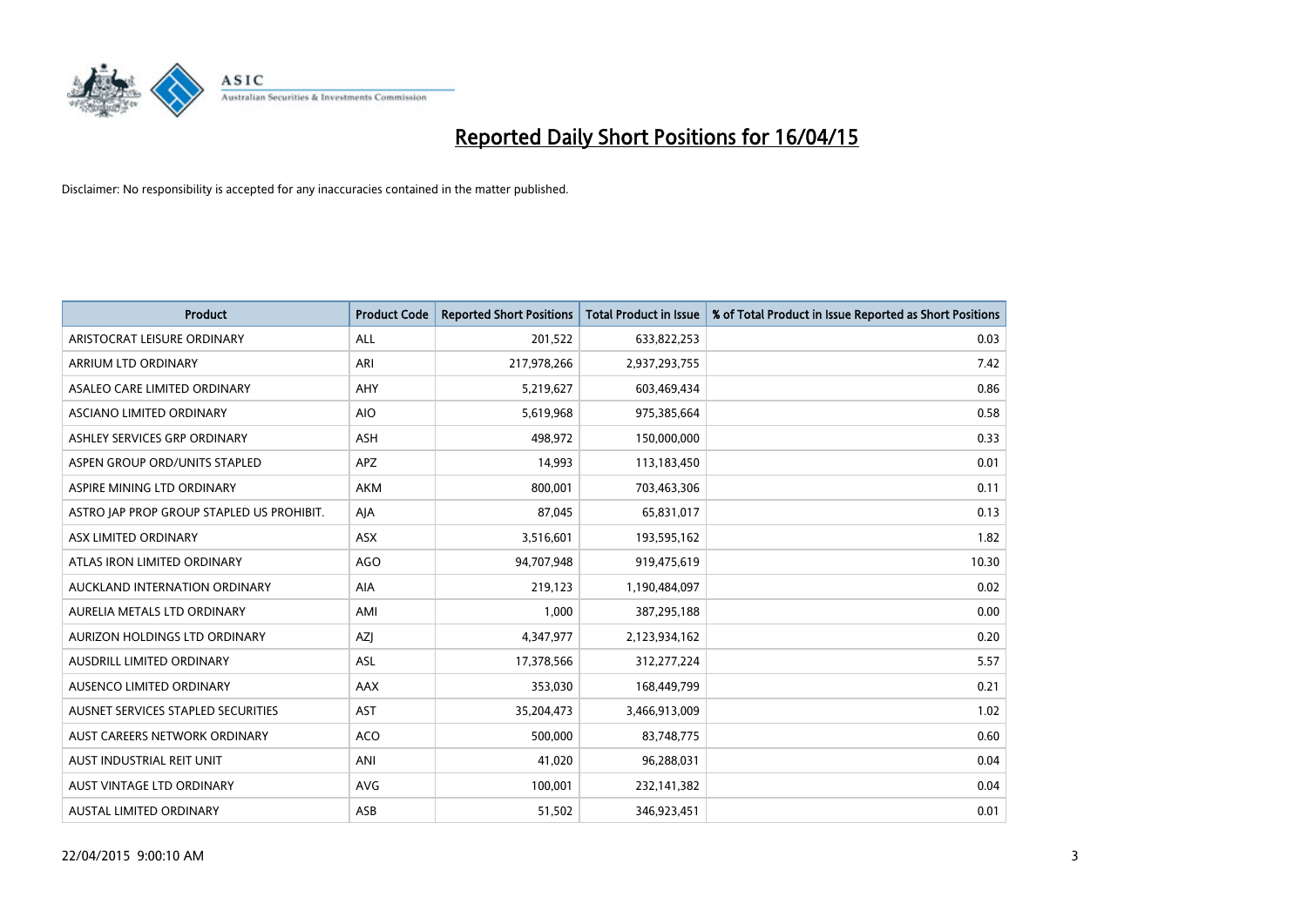

| <b>Product</b>                      | <b>Product Code</b> | <b>Reported Short Positions</b> | <b>Total Product in Issue</b> | % of Total Product in Issue Reported as Short Positions |
|-------------------------------------|---------------------|---------------------------------|-------------------------------|---------------------------------------------------------|
| AUSTBROKERS HOLDINGS ORDINARY       | <b>AUB</b>          | 116,226                         | 61,740,597                    | 0.19                                                    |
| AUSTEX OIL LIMITED ORDINARY         | <b>AOK</b>          | 62,000                          | 558,571,402                   | 0.01                                                    |
| AUSTIN ENGINEERING ORDINARY         | <b>ANG</b>          | 373,012                         | 84,274,004                    | 0.44                                                    |
| AUSTIN EXPLORATION ORDINARY         | <b>AKK</b>          | 3,496,841                       | 332,607,790                   | 1.05                                                    |
| AUSTRALIAN AGRICULT, ORDINARY       | AAC                 | 7,926,034                       | 532,824,721                   | 1.49                                                    |
| AUSTRALIAN PHARM, ORDINARY          | API                 | 3,313,884                       | 488,115,883                   | 0.68                                                    |
| AUTOMOTIVE HOLDINGS ORDINARY        | AHE                 | 1,645,006                       | 306,437,941                   | 0.54                                                    |
| AVANCO RESOURCES LTD ORDINARY       | AVB                 | $\mathbf{1}$                    | 1,661,675,855                 | 0.00                                                    |
| AVEO GROUP STAPLED SECURITIES       | <b>AOG</b>          | 494,637                         | 499,484,314                   | 0.10                                                    |
| AWE LIMITED ORDINARY                | <b>AWE</b>          | 33,860,641                      | 525,861,050                   | 6.44                                                    |
| AZONTO PET LTD ORDINARY             | APY                 | $\mathbf{1}$                    | 1,159,375,100                 | 0.00                                                    |
| AZUMAH RESOURCES ORDINARY           | AZM                 | $\mathbf{1}$                    | 393,850,639                   | 0.00                                                    |
| <b>BANDANNA ENERGY ORDINARY</b>     | <b>BND</b>          | 17,540,654                      | 528,481,199                   | 3.32                                                    |
| BANK OF QUEENSLAND. ORDINARY        | <b>BOO</b>          | 11,395,523                      | 366,982,047                   | 3.11                                                    |
| <b>BASE RES LIMITED ORDINARY</b>    | <b>BSE</b>          | 332,868                         | 563,902,771                   | 0.06                                                    |
| BATHURST RES LTD. ORDINARY          | <b>BRL</b>          | 207,998                         | 947,828,434                   | 0.02                                                    |
| BC IRON LIMITED ORDINARY            | <b>BCI</b>          | 10,370,541                      | 196,196,992                   | 5.29                                                    |
| BEACH ENERGY LIMITED ORDINARY       | <b>BPT</b>          | 47,858,938                      | 1,300,149,513                 | 3.68                                                    |
| <b>BEACON LIGHTING GRP ORDINARY</b> | <b>BLX</b>          | 1,000                           | 215,075,927                   | 0.00                                                    |
| BEADELL RESOURCE LTD ORDINARY       | <b>BDR</b>          | 29,075,624                      | 798,657,280                   | 3.64                                                    |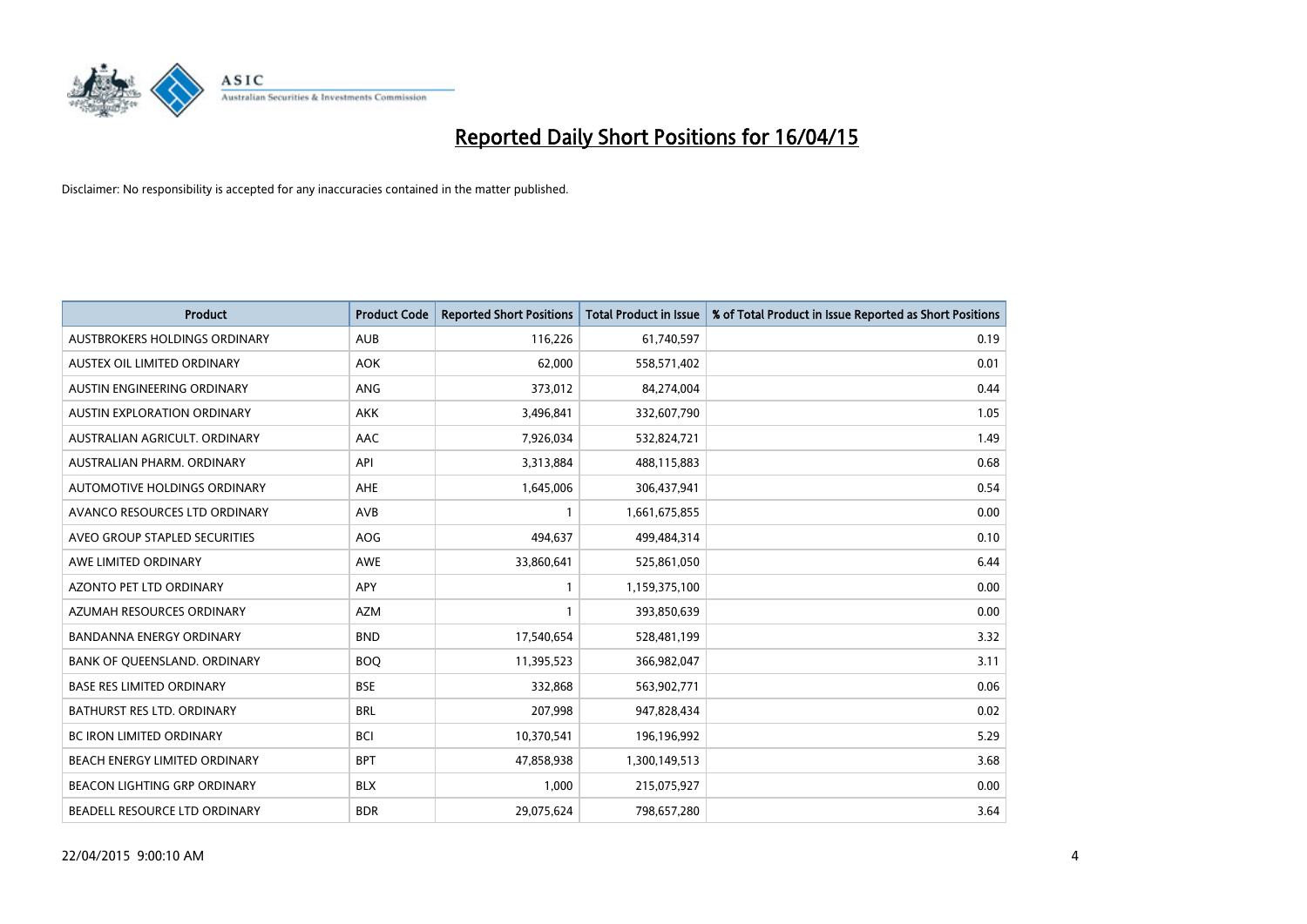

| <b>Product</b>                      | <b>Product Code</b> | <b>Reported Short Positions</b> | <b>Total Product in Issue</b> | % of Total Product in Issue Reported as Short Positions |
|-------------------------------------|---------------------|---------------------------------|-------------------------------|---------------------------------------------------------|
| <b>BEGA CHEESE LTD ORDINARY</b>     | <b>BGA</b>          | 3,602,807                       | 152,602,945                   | 2.36                                                    |
| BELLAMY'S AUSTRALIA ORDINARY        | <b>BAL</b>          | 3,384                           | 95,000,392                    | 0.00                                                    |
| BENDIGO AND ADELAIDE ORDINARY       | <b>BEN</b>          | 15,669,570                      | 452,970,280                   | 3.46                                                    |
| BERKELEY RESOURCES ORDINARY         | <b>BKY</b>          | 77,000                          | 180,361,323                   | 0.04                                                    |
| BHP BILLITON LIMITED ORDINARY       | <b>BHP</b>          | 9,820,354                       | 3,211,691,105                 | 0.31                                                    |
| <b>BILLABONG ORDINARY</b>           | <b>BBG</b>          | 9,133,815                       | 990,370,034                   | 0.92                                                    |
| <b>BIONOMICS LIMITED ORDINARY</b>   | <b>BNO</b>          | 23,497                          | 417,777,937                   | 0.01                                                    |
| <b>BLACKHAM RESOURCES ORDINARY</b>  | <b>BLK</b>          | 400,000                         | 178,865,505                   | 0.22                                                    |
| <b>BLACKMORES LIMITED ORDINARY</b>  | <b>BKL</b>          | 998                             | 17,224,284                    | 0.01                                                    |
| <b>BLUE ENERGY LIMITED ORDINARY</b> | <b>BUL</b>          | 50,000                          | 1,140,993,237                 | 0.00                                                    |
| <b>BLUESCOPE STEEL LTD ORDINARY</b> | <b>BSL</b>          | 6,193,878                       | 565,225,282                   | 1.10                                                    |
| <b>BOART LONGYEAR ORDINARY</b>      | <b>BLY</b>          | 8,586,773                       | 930,864,944                   | 0.92                                                    |
| BORA BORA RESOURCES ORDINARY        | <b>BBR</b>          | 247,808                         | 35,970,000                    | 0.69                                                    |
| <b>BORAL LIMITED, ORDINARY</b>      | <b>BLD</b>          | 11,756,212                      | 782,736,249                   | 1.50                                                    |
| <b>BRADKEN LIMITED ORDINARY</b>     | <b>BKN</b>          | 4,146,961                       | 171,027,249                   | 2.42                                                    |
| <b>BRAMBLES LIMITED ORDINARY</b>    | <b>BXB</b>          | 15,810,866                      | 1,566,893,724                 | 1.01                                                    |
| BREVILLE GROUP LTD ORDINARY         | <b>BRG</b>          | 3,947,000                       | 130,095,322                   | 3.03                                                    |
| <b>BRICKWORKS LIMITED ORDINARY</b>  | <b>BKW</b>          | 32,429                          | 148,403,478                   | 0.02                                                    |
| BT INVESTMENT MNGMNT ORDINARY       | <b>BTT</b>          | 211,070                         | 292,408,424                   | 0.07                                                    |
| <b>BURSON GROUP LTD ORDINARY</b>    | <b>BAP</b>          | 62,894                          | 163,585,666                   | 0.04                                                    |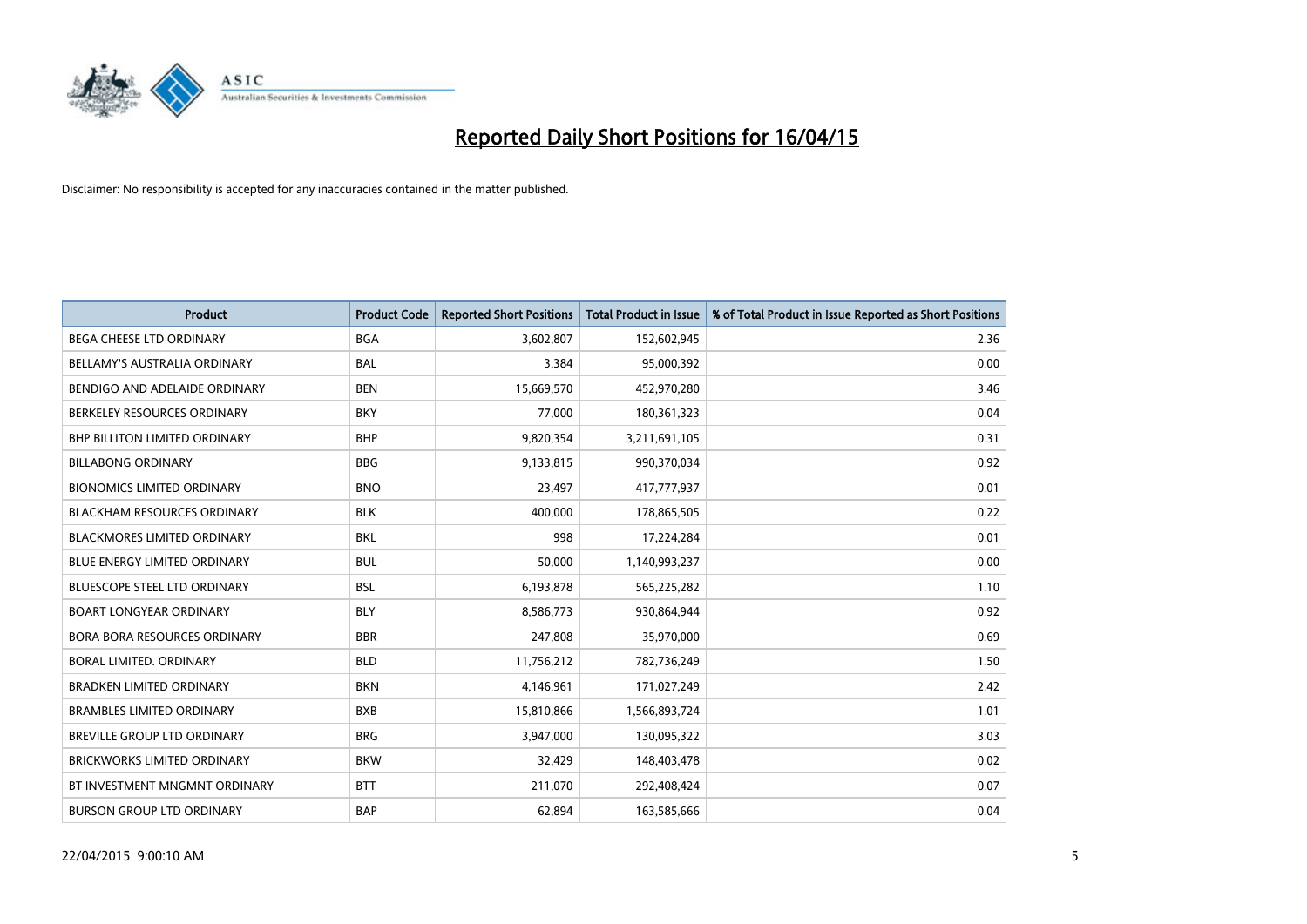

| <b>Product</b>                          | <b>Product Code</b> | <b>Reported Short Positions</b> | <b>Total Product in Issue</b> | % of Total Product in Issue Reported as Short Positions |
|-----------------------------------------|---------------------|---------------------------------|-------------------------------|---------------------------------------------------------|
| <b>BURU ENERGY ORDINARY</b>             | <b>BRU</b>          | 13,936,522                      | 339,997,078                   | 4.10                                                    |
| <b>BWP TRUST ORDINARY UNITS</b>         | <b>BWP</b>          | 18,877,266                      | 642,383,803                   | 2.94                                                    |
| CABCHARGE AUSTRALIA ORDINARY            | CAB                 | 9,010,029                       | 120,430,683                   | 7.48                                                    |
| <b>CADENCE CAPITAL ORDINARY</b>         | <b>CDM</b>          | 170,000                         | 222,223,708                   | 0.08                                                    |
| <b>CALTEX AUSTRALIA ORDINARY</b>        | <b>CTX</b>          | 82,778                          | 270,000,000                   | 0.03                                                    |
| CAPE LAMBERT RES LTD ORDINARY           | <b>CFE</b>          | 280,137                         | 626,686,586                   | 0.04                                                    |
| <b>CAPITOL HEALTH ORDINARY</b>          | CAJ                 | 1,225,692                       | 522,280,212                   | 0.23                                                    |
| <b>CARDNO LIMITED ORDINARY</b>          | CDD                 | 16,910,996                      | 165,565,094                   | 10.21                                                   |
| <b>CARINDALE PROPERTY UNIT</b>          | <b>CDP</b>          | 8,824                           | 70,000,000                    | 0.01                                                    |
| CARNARVON PETROLEUM ORDINARY            | <b>CVN</b>          | 2,147,257                       | 989,772,992                   | 0.22                                                    |
| <b>CARNEGIE WAVE ENERGY ORDINARY</b>    | <b>CWE</b>          | 62,500                          | 1,755,818,210                 | 0.00                                                    |
| CARSALES.COM LTD. ORDINARY              | <b>CAR</b>          | 7,027,401                       | 239,577,816                   | 2.93                                                    |
| <b>CASH CONVERTERS ORDINARY</b>         | CCV                 | 7,980,279                       | 481,248,259                   | 1.66                                                    |
| CEDAR WOODS PROP. ORDINARY              | <b>CWP</b>          | 296,928                         | 78,336,371                    | 0.38                                                    |
| CENTRAL PETROLEUM ORDINARY              | <b>CTP</b>          | 11,000                          | 368,718,957                   | 0.00                                                    |
| CENTURIA METRO REIT STAPLED             | <b>CMA</b>          | 698,404                         | 71,500,158                    | 0.98                                                    |
| CHALLENGER LIMITED ORDINARY             | <b>CGF</b>          | 629,121                         | 569,725,821                   | 0.11                                                    |
| CHANDLER MACLEOD LTD ORDINARY           | <b>CMG</b>          | 50,978                          | 547,985,086                   | 0.01                                                    |
| CHARTER HALL GROUP STAPLED US PROHIBIT. | <b>CHC</b>          | 3,671,544                       | 359,342,032                   | 1.02                                                    |
| <b>CHARTER HALL RETAIL UNITS</b>        | <b>COR</b>          | 8,917,485                       | 375,554,374                   | 2.37                                                    |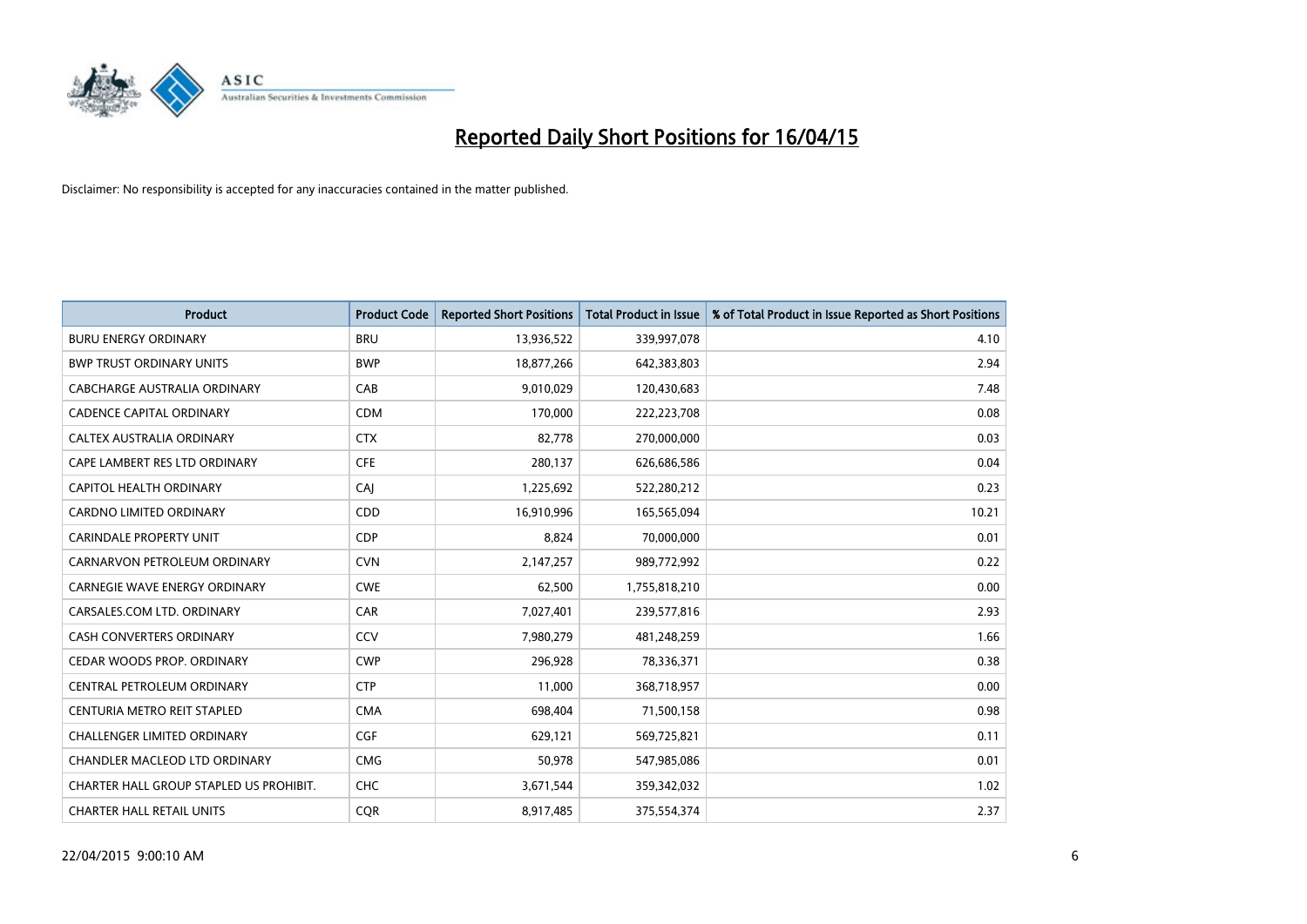

| <b>Product</b>                        | <b>Product Code</b> | <b>Reported Short Positions</b> | <b>Total Product in Issue</b> | % of Total Product in Issue Reported as Short Positions |
|---------------------------------------|---------------------|---------------------------------|-------------------------------|---------------------------------------------------------|
| <b>CHORUS LIMITED ORDINARY</b>        | <b>CNU</b>          | 147,766                         | 396,369,767                   | 0.04                                                    |
| CLEARVIEW WEALTH LTD ORDINARY         | <b>CVW</b>          | 8,691                           | 582,982,182                   | 0.00                                                    |
| CLINUVEL PHARMACEUT, ORDINARY         | <b>CUV</b>          | 10,201                          | 44,554,787                    | 0.02                                                    |
| COAL OF AFRICA LTD ORDINARY           | <b>CZA</b>          | 426                             | 1,599,568,613                 | 0.00                                                    |
| <b>COALSPUR MINES LTD ORDINARY</b>    | <b>CPL</b>          | 8,480                           | 641,544,455                   | 0.00                                                    |
| COCA-COLA AMATIL ORDINARY             | <b>CCL</b>          | 15,669,785                      | 763,590,249                   | 2.05                                                    |
| <b>COCHLEAR LIMITED ORDINARY</b>      | <b>COH</b>          | 2,573,757                       | 57,081,775                    | 4.51                                                    |
| COCKATOO COAL ORDINARY                | COK                 | 167,987                         | 67,034,894,842                | 0.00                                                    |
| <b>CODAN LIMITED ORDINARY</b>         | <b>CDA</b>          | 2,461                           | 177,063,244                   | 0.00                                                    |
| <b>COFFEY INTERNATIONAL ORDINARY</b>  | <b>COF</b>          | 6,075                           | 255,833,165                   | 0.00                                                    |
| <b>COLLECTION HOUSE ORDINARY</b>      | <b>CLH</b>          | 1,397,813                       | 131,199,651                   | 1.07                                                    |
| <b>COLLINS FOODS LTD ORDINARY</b>     | <b>CKF</b>          | 3,915                           | 93,000,003                    | 0.00                                                    |
| COMMONWEALTH BANK, ORDINARY           | <b>CBA</b>          | 11,104,758                      | 1,621,319,194                 | 0.68                                                    |
| COMMONWEALTH BANK, PERP.EXC.PERLS VII | <b>CBAPD</b>        | 2,000                           | 30,000,000                    | 0.01                                                    |
| <b>COMPASS RESOURCES ORDINARY</b>     | <b>CMR</b>          | 7,472                           | 1,403,744,100                 | 0.00                                                    |
| COMPUTERSHARE LTD ORDINARY            | <b>CPU</b>          | 4,767,389                       | 556,203,079                   | 0.86                                                    |
| COOPER ENERGY LTD ORDINARY            | <b>COE</b>          | 19,000                          | 331,905,323                   | 0.01                                                    |
| <b>CORP TRAVEL LIMITED ORDINARY</b>   | <b>CTD</b>          | 1,716,698                       | 96,993,355                    | 1.77                                                    |
| <b>COVATA LTD ORDINARY</b>            | <b>CVT</b>          | 31,409                          | 378,273,274                   | 0.01                                                    |
| <b>COVENTRY GROUP ORDINARY</b>        | <b>CYG</b>          | 100,000                         | 37,836,479                    | 0.26                                                    |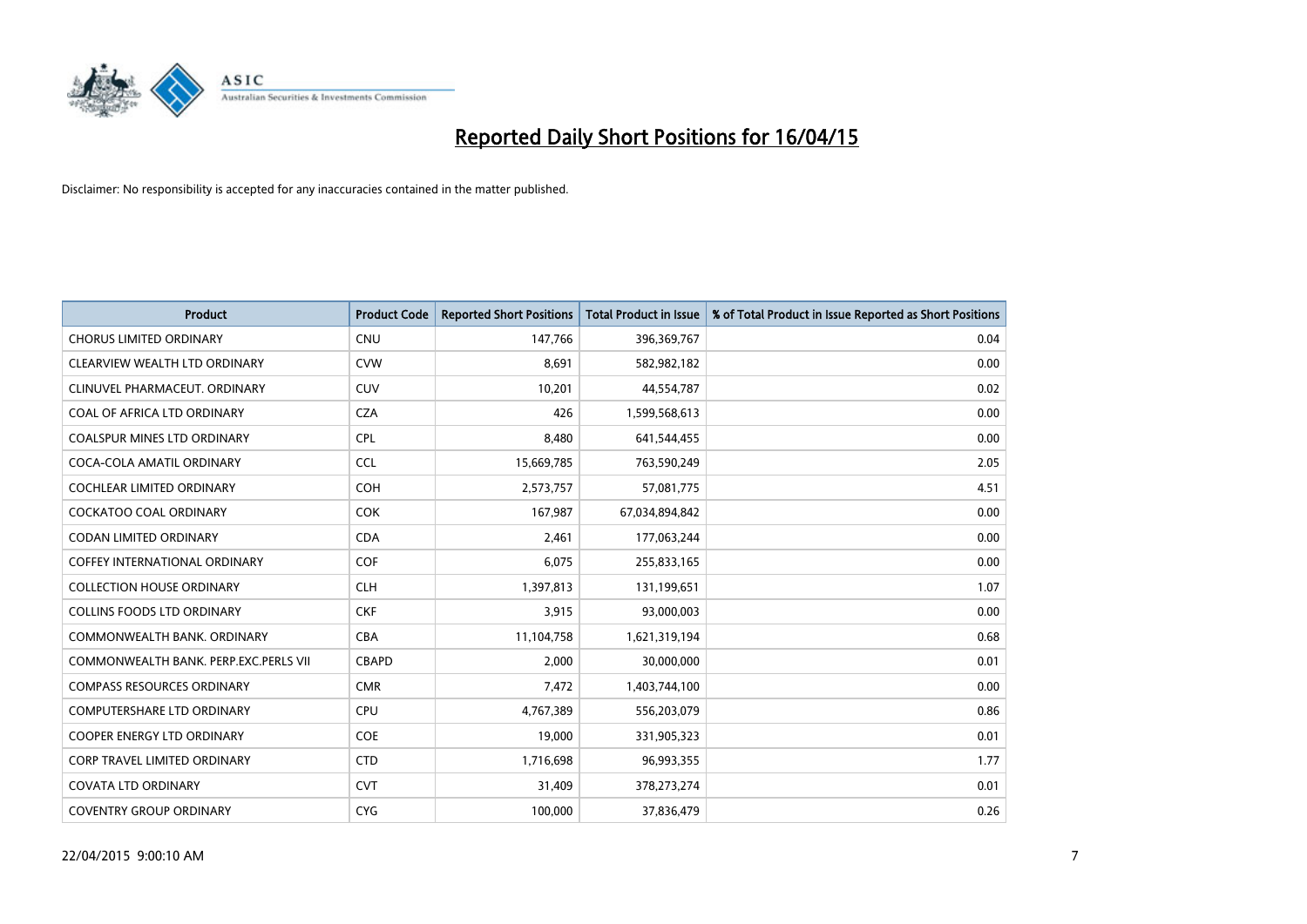

| <b>Product</b>                          | <b>Product Code</b> | <b>Reported Short Positions</b> | <b>Total Product in Issue</b> | % of Total Product in Issue Reported as Short Positions |
|-----------------------------------------|---------------------|---------------------------------|-------------------------------|---------------------------------------------------------|
| <b>COVER-MORE GRP LTD ORDINARY</b>      | <b>CVO</b>          | 11,271,994                      | 317,750,000                   | 3.55                                                    |
| <b>CREDIT CORP GROUP ORDINARY</b>       | <b>CCP</b>          | 213,550                         | 46,296,407                    | 0.46                                                    |
| <b>CROMWELL PROP STAPLED SECURITIES</b> | <b>CMW</b>          | 44,462,420                      | 1,737,728,114                 | 2.56                                                    |
| <b>CROWN RESORTS LTD ORDINARY</b>       | <b>CWN</b>          | 14,364,049                      | 728,394,185                   | 1.97                                                    |
| <b>CSG LIMITED ORDINARY</b>             | <b>CSV</b>          | 836,140                         | 284,148,839                   | 0.29                                                    |
| <b>CSL LIMITED ORDINARY</b>             | <b>CSL</b>          | 1,126,089                       | 468,957,830                   | 0.24                                                    |
| CSR LIMITED ORDINARY                    | <b>CSR</b>          | 6,963,178                       | 506,000,315                   | 1.38                                                    |
| <b>CUDECO LIMITED ORDINARY</b>          | CDU                 | 8,847,527                       | 272,322,167                   | 3.25                                                    |
| DECMIL GROUP LIMITED ORDINARY           | <b>DCG</b>          | 734,868                         | 168,607,794                   | 0.44                                                    |
| DEEP YELLOW LIMITED ORDINARY            | <b>DYL</b>          | 1,002                           | 1,906,513,081                 | 0.00                                                    |
| DEVINE LIMITED ORDINARY                 | <b>DVN</b>          | 2,000                           | 158,730,556                   | 0.00                                                    |
| DEXUS PROPERTY GROUP STAPLED UNITS      | <b>DXS</b>          | 3,459,501                       | 905,531,797                   | 0.38                                                    |
| DICK SMITH HLDGS ORDINARY               | <b>DSH</b>          | 18,223,744                      | 236,511,364                   | 7.71                                                    |
| DISCOVERY METALS LTD ORDINARY           | <b>DML</b>          | 365,417                         | 644,039,581                   | 0.06                                                    |
| DOMINO PIZZA ENTERPR ORDINARY           | <b>DMP</b>          | 1,141,462                       | 86,560,773                    | 1.32                                                    |
| DONACO INTERNATIONAL ORDINARY           | <b>DNA</b>          | 16,419,361                      | 683,444,791                   | 2.40                                                    |
| DOWNER EDI LIMITED ORDINARY             | <b>DOW</b>          | 19,234,790                      | 435,399,975                   | 4.42                                                    |
| DRILLSEARCH ENERGY ORDINARY             | <b>DLS</b>          | 28,616,288                      | 461,101,450                   | 6.21                                                    |
| DUET GROUP STAPLED US PROHIBIT.         | <b>DUE</b>          | 26,214,450                      | 1,493,678,915                 | 1.76                                                    |
| DULUXGROUP LIMITED ORDINARY             | <b>DLX</b>          | 1,039,192                       | 388,543,268                   | 0.27                                                    |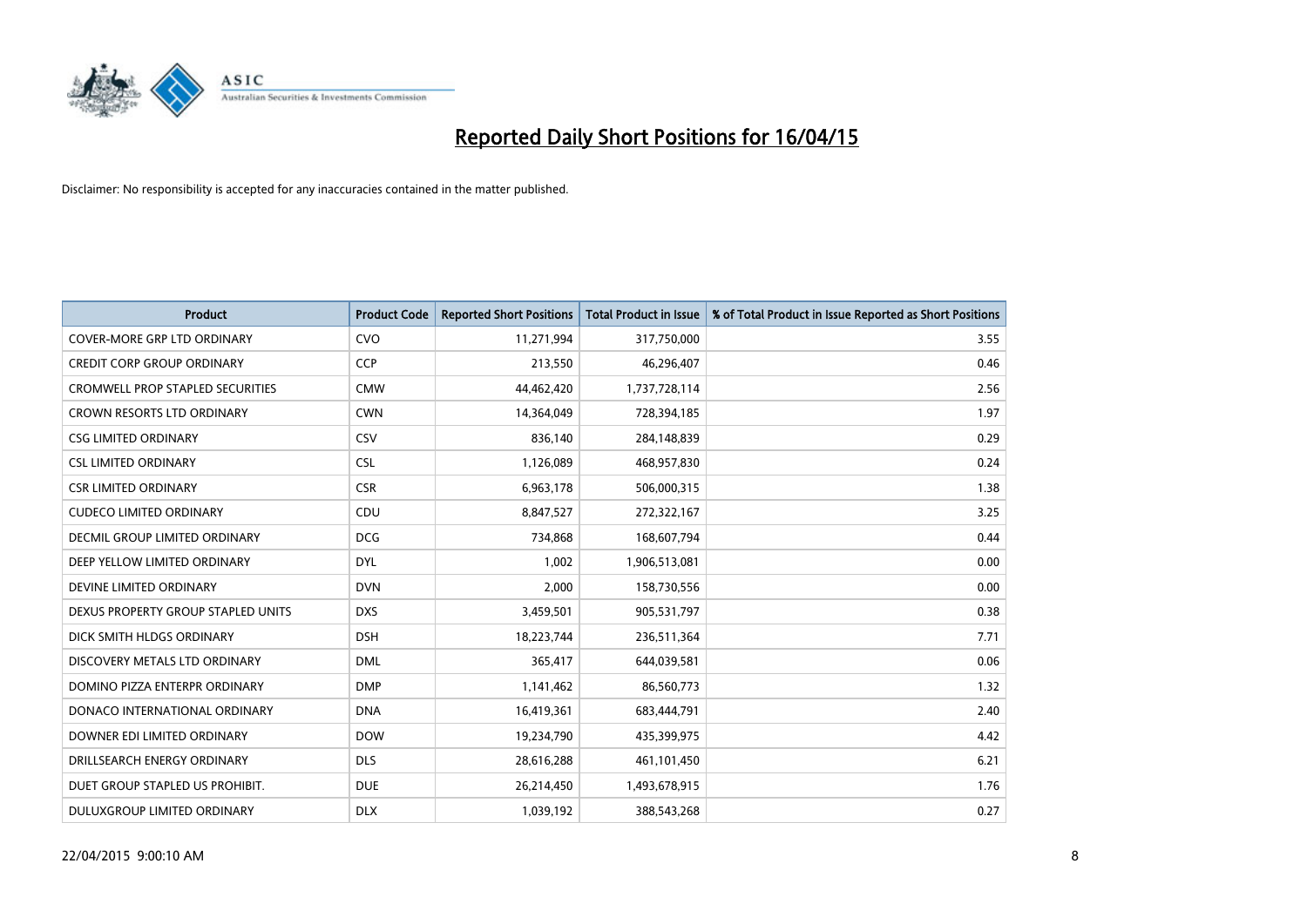

| <b>Product</b>                         | <b>Product Code</b> | <b>Reported Short Positions</b> | <b>Total Product in Issue</b> | % of Total Product in Issue Reported as Short Positions |
|----------------------------------------|---------------------|---------------------------------|-------------------------------|---------------------------------------------------------|
| ECHO ENTERTAINMENT ORDINARY            | <b>EGP</b>          | 4,192,214                       | 825,672,730                   | 0.51                                                    |
| ELDERS LIMITED ORDINARY                | <b>ELD</b>          | 860,341                         | 83,734,671                    | 1.03                                                    |
| <b>EMECO HOLDINGS ORDINARY</b>         | <b>EHL</b>          | 11,441,739                      | 599,675,707                   | 1.91                                                    |
| <b>EMERCHANTS LTD ORDINARY</b>         | <b>EML</b>          | 39,000                          | 178,717,203                   | 0.02                                                    |
| <b>ENDEAVOUR MIN CORP CDI 1:1</b>      | <b>EVR</b>          | 20,807                          | 45,424,432                    | 0.05                                                    |
| ENERGY RESOURCES ORDINARY 'A'          | <b>ERA</b>          | 11,083,094                      | 517,725,062                   | 2.14                                                    |
| ENERGY WORLD CORPOR. ORDINARY          | <b>EWC</b>          | 42,746,778                      | 1,734,166,672                 | 2.46                                                    |
| <b>ENSOGO LIMITED ORDINARY</b>         | E88                 | 212,387                         | 485,613,903                   | 0.04                                                    |
| EQUITY TRUSTEES ORDINARY               | EQT                 | 54,411                          | 19,272,426                    | 0.28                                                    |
| ERM POWER LIMITED ORDINARY             | EPW                 | 14,000                          | 242,021,217                   | 0.01                                                    |
| ESTIA HEALTH LTD ORDINARY              | <b>EHE</b>          | 1,472,863                       | 180,885,580                   | 0.81                                                    |
| EVOLUTION MINING LTD ORDINARY          | <b>EVN</b>          | 2,802,262                       | 716,762,574                   | 0.39                                                    |
| FAIRFAX MEDIA LTD ORDINARY             | <b>FXI</b>          | 30,748,885                      | 2,420,475,546                 | 1.27                                                    |
| <b>FAR LTD ORDINARY</b>                | <b>FAR</b>          | 8,525,700                       | 3,127,558,427                 | 0.27                                                    |
| FEDERATION CNTRES ORD/UNIT STAPLED SEC | <b>FDC</b>          | 3,146,417                       | 1,427,641,565                 | 0.22                                                    |
| FINBAR GROUP LIMITED ORDINARY          | <b>FRI</b>          | 21,232                          | 229,575,732                   | 0.01                                                    |
| FISHER & PAYKEL H. ORDINARY            | <b>FPH</b>          | 221,435                         | 557,960,084                   | 0.04                                                    |
| FLEETWOOD CORP ORDINARY                | <b>FWD</b>          | 1,146,597                       | 61,039,412                    | 1.88                                                    |
| FLETCHER BUILDING ORDINARY             | <b>FBU</b>          | 1,204,702                       | 687,854,788                   | 0.18                                                    |
| <b>FLEXIGROUP LIMITED ORDINARY</b>     | FXL                 | 7,006,123                       | 304,149,707                   | 2.30                                                    |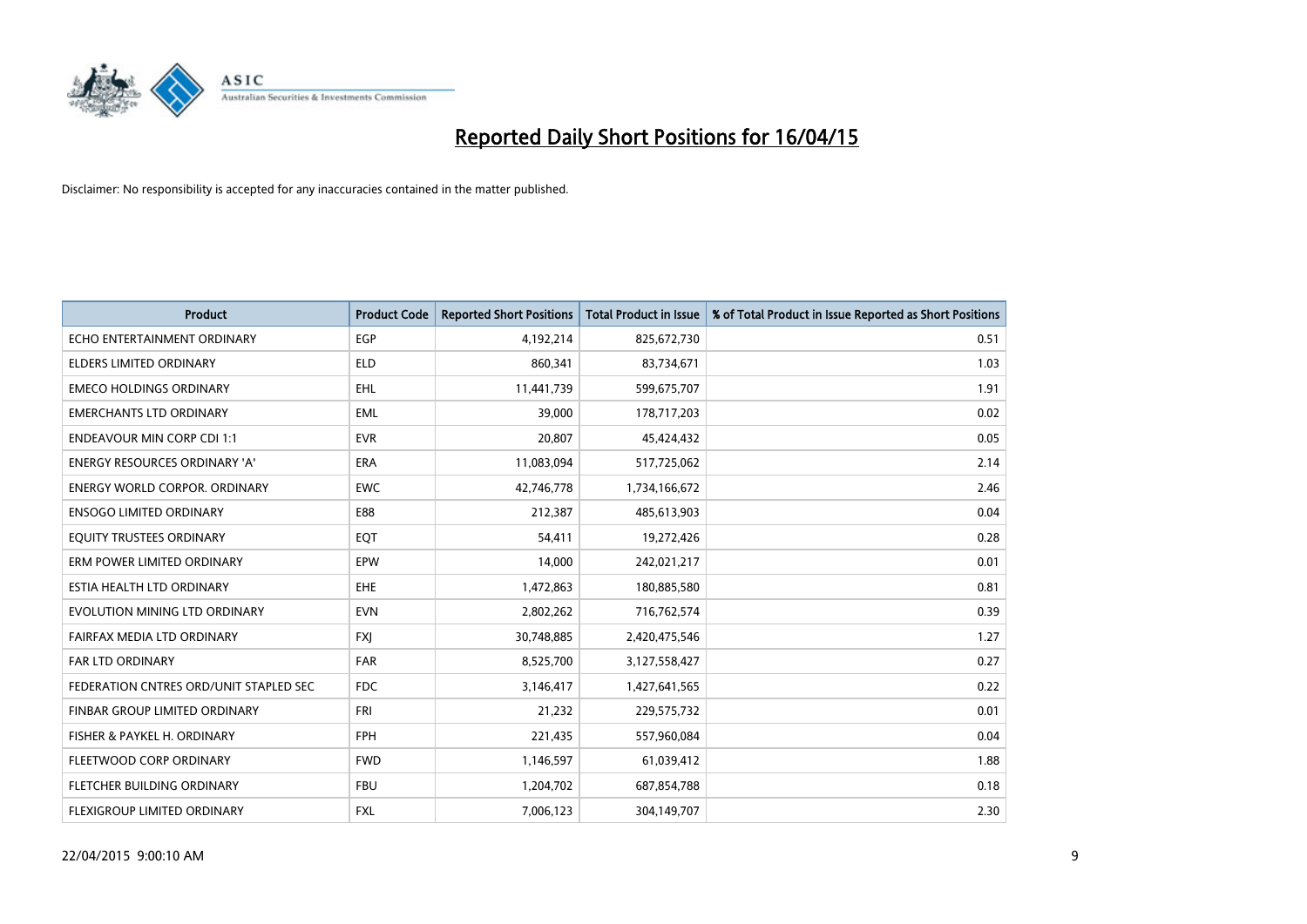

| <b>Product</b>                             | <b>Product Code</b> | <b>Reported Short Positions</b> | <b>Total Product in Issue</b> | % of Total Product in Issue Reported as Short Positions |
|--------------------------------------------|---------------------|---------------------------------|-------------------------------|---------------------------------------------------------|
| FLIGHT CENTRE TRAVEL ORDINARY              | <b>FLT</b>          | 11,397,286                      | 100,802,653                   | 11.31                                                   |
| FLINDERS MINES LTD ORDINARY                | <b>FMS</b>          | 164,998                         | 2,762,995,689                 | 0.01                                                    |
| FOCUS MINERALS LTD ORDINARY                | <b>FML</b>          | 3,105,219                       | 9,137,375,877                 | 0.03                                                    |
| <b>FOLKESTONE EDU TRUST UNITS</b>          | <b>FET</b>          | 442,714                         | 244,378,866                   | 0.18                                                    |
| FONTERRA SHARE FUND ORDINARY UNITS         | <b>FSF</b>          | 144,520                         | 116,977,611                   | 0.12                                                    |
| FORTESCUE METALS GRP ORDINARY              | <b>FMG</b>          | 366,104,226                     | 3,113,798,151                 | 11.76                                                   |
| FREEDOM FOOD LTD ORDINARY                  | <b>FNP</b>          | 130,196                         | 153,356,329                   | 0.08                                                    |
| <b>G.U.D. HOLDINGS ORDINARY</b>            | GUD                 | 1,941,806                       | 70,939,492                    | 2.74                                                    |
| <b>G8 EDUCATION LIMITED ORDINARY</b>       | <b>GEM</b>          | 24,003,618                      | 361,932,439                   | 6.63                                                    |
| <b>GALAXY RESOURCES ORDINARY</b>           | GXY                 | 831,022                         | 1,064,783,990                 | 0.08                                                    |
| <b>GBST HOLDINGS ORDINARY</b>              | GBT                 | 858,193                         | 66,561,725                    | 1.29                                                    |
| <b>GDI PROPERTY GRP STAPLED SECURITIES</b> | GDI                 | 1,459,153                       | 563,037,466                   | 0.26                                                    |
| <b>GENESIS ENERGY LTD ORDINARY</b>         | <b>GNE</b>          | 145,517                         | 1,000,000,000                 | 0.01                                                    |
| <b>GENETIC TECHNOLOGIES ORDINARY</b>       | GTG                 | 21,972,750                      | 1,714,191,631                 | 1.28                                                    |
| <b>GENTRACK GROUP LTD ORDINARY</b>         | GTK                 | 3,000                           | 72,699,510                    | 0.00                                                    |
| <b>GENWORTH MORTGAGE ORDINARY</b>          | <b>GMA</b>          | 18,429,450                      | 650,000,000                   | 2.84                                                    |
| <b>GINDALBIE METALS LTD ORDINARY</b>       | GBG                 | 8,610,542                       | 1,495,448,025                 | 0.58                                                    |
| <b>GOLD ROAD RES LTD ORDINARY</b>          | GOR                 | 1,551,970                       | 594,881,822                   | 0.26                                                    |
| <b>GOODMAN GROUP STAPLED</b>               | <b>GMG</b>          | 9,569,847                       | 1,753,035,922                 | 0.55                                                    |
| <b>GPT GROUP STAPLED SEC.</b>              | <b>GPT</b>          | 10,965,433                      | 1,777,579,081                 | 0.62                                                    |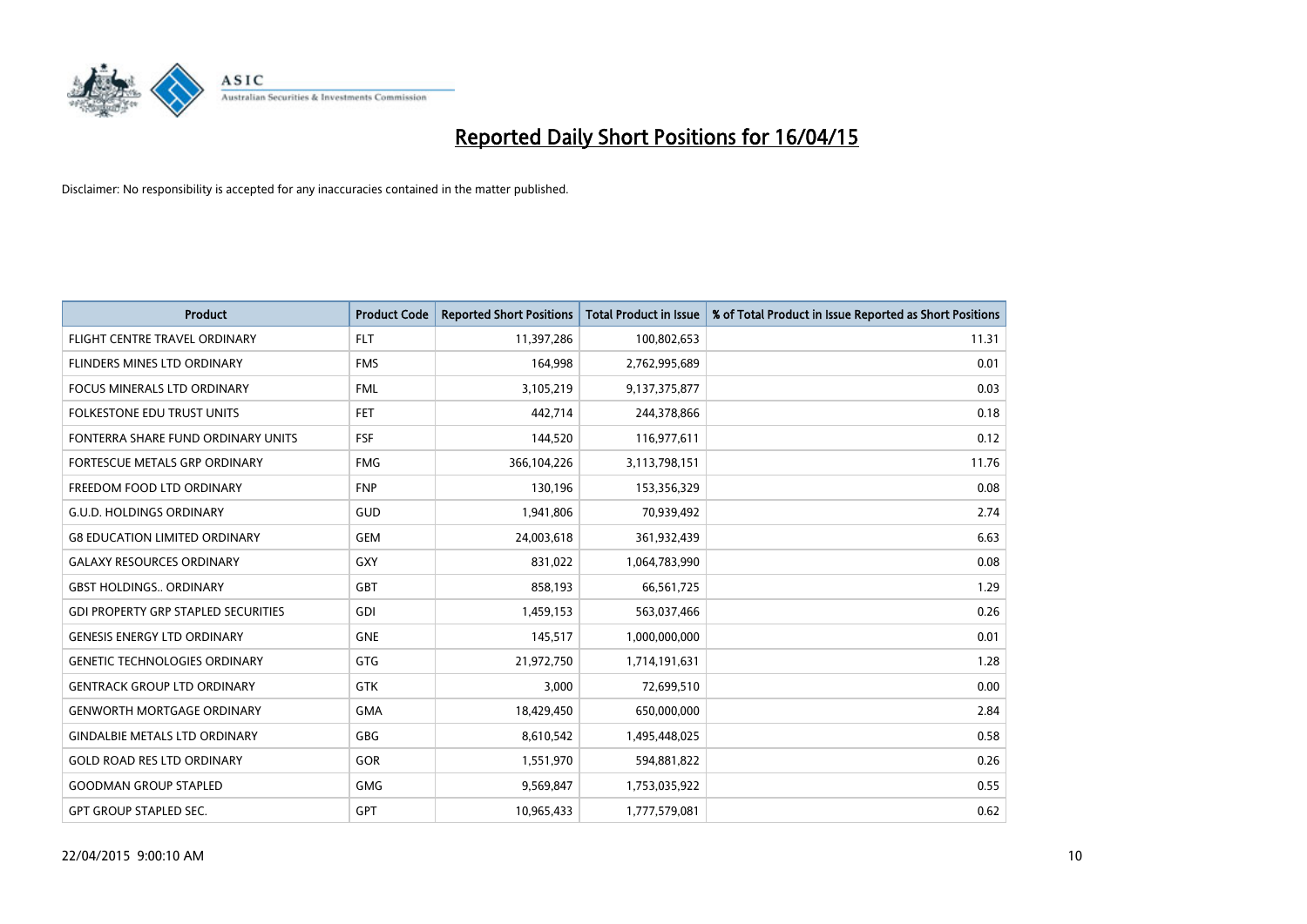

| <b>Product</b>                                   | <b>Product Code</b> | <b>Reported Short Positions</b> | <b>Total Product in Issue</b> | % of Total Product in Issue Reported as Short Positions |
|--------------------------------------------------|---------------------|---------------------------------|-------------------------------|---------------------------------------------------------|
| <b>GPT METRO OFFICE FND UNITS</b>                | <b>GMF</b>          | 1,296,739                       | 127,600,500                   | 1.02                                                    |
| <b>GRAINCORP LIMITED A CLASS ORDINARY</b>        | <b>GNC</b>          | 12,006,060                      | 228,855,628                   | 5.25                                                    |
| <b>GREENCROSS LIMITED ORDINARY</b>               | <b>GXL</b>          | 1,708,522                       | 112,478,993                   | 1.52                                                    |
| <b>GREENLAND MIN EN LTD ORDINARY</b>             | GGG                 | 4,038,000                       | 683,080,555                   | 0.59                                                    |
| <b>GREENLAND MIN EN LTD RIGHTS 26-JUN-14</b>     | GGGR                | 3,842                           | 88,685,050                    | 0.00                                                    |
| <b>GROWTHPOINT PROPERTY ORD/UNIT STAPLED SEC</b> | GOZ                 | 760,119                         | 569,027,781                   | 0.13                                                    |
| <b>GRYPHON MINERALS LTD ORDINARY</b>             | <b>GRY</b>          | 1,273,379                       | 401,290,987                   | 0.32                                                    |
| <b>GWA GROUP LTD ORDINARY</b>                    | GWA                 | 14,633,342                      | 306,533,770                   | 4.77                                                    |
| HANSEN TECHNOLOGIES ORDINARY                     | <b>HSN</b>          | 274,784                         | 163,486,337                   | 0.17                                                    |
| <b>HARVEY NORMAN ORDINARY</b>                    | <b>HVN</b>          | 27,698,853                      | 1,110,603,911                 | 2.49                                                    |
| HEALTHSCOPE LIMITED. ORDINARY                    | <b>HSO</b>          | 4,724,683                       | 1,732,094,838                 | 0.27                                                    |
| <b>HENDERSON GROUP CDI 1:1</b>                   | <b>HGG</b>          | 2,358,800                       | 731,469,773                   | 0.32                                                    |
| HFA HOLDINGS LIMITED ORDINARY                    | <b>HFA</b>          | 308                             | 162,147,897                   | 0.00                                                    |
| HIGHLANDS PACIFIC ORDINARY                       | HIG                 | $\mathbf{1}$                    | 920,577,086                   | 0.00                                                    |
| HILLGROVE RES LTD ORDINARY                       | <b>HGO</b>          | 92,496                          | 147,798,623                   | 0.06                                                    |
| HILLS LTD ORDINARY                               | <b>HIL</b>          | 2,982,720                       | 231,985,526                   | 1.29                                                    |
| HORIZON OIL LIMITED ORDINARY                     | <b>HZN</b>          | 44,882,033                      | 1,301,981,265                 | 3.45                                                    |
| <b>HOTEL PROPERTY STAPLED</b>                    | <b>HPI</b>          | 387,916                         | 146,105,439                   | 0.27                                                    |
| HUNTER HALL GLOBAL ORDINARY                      | <b>HHV</b>          | 432,468                         | 240,478,290                   | 0.18                                                    |
| ICAR ASIA LTD ORDINARY                           | ICQ                 | 247,686                         | 218,592,707                   | 0.11                                                    |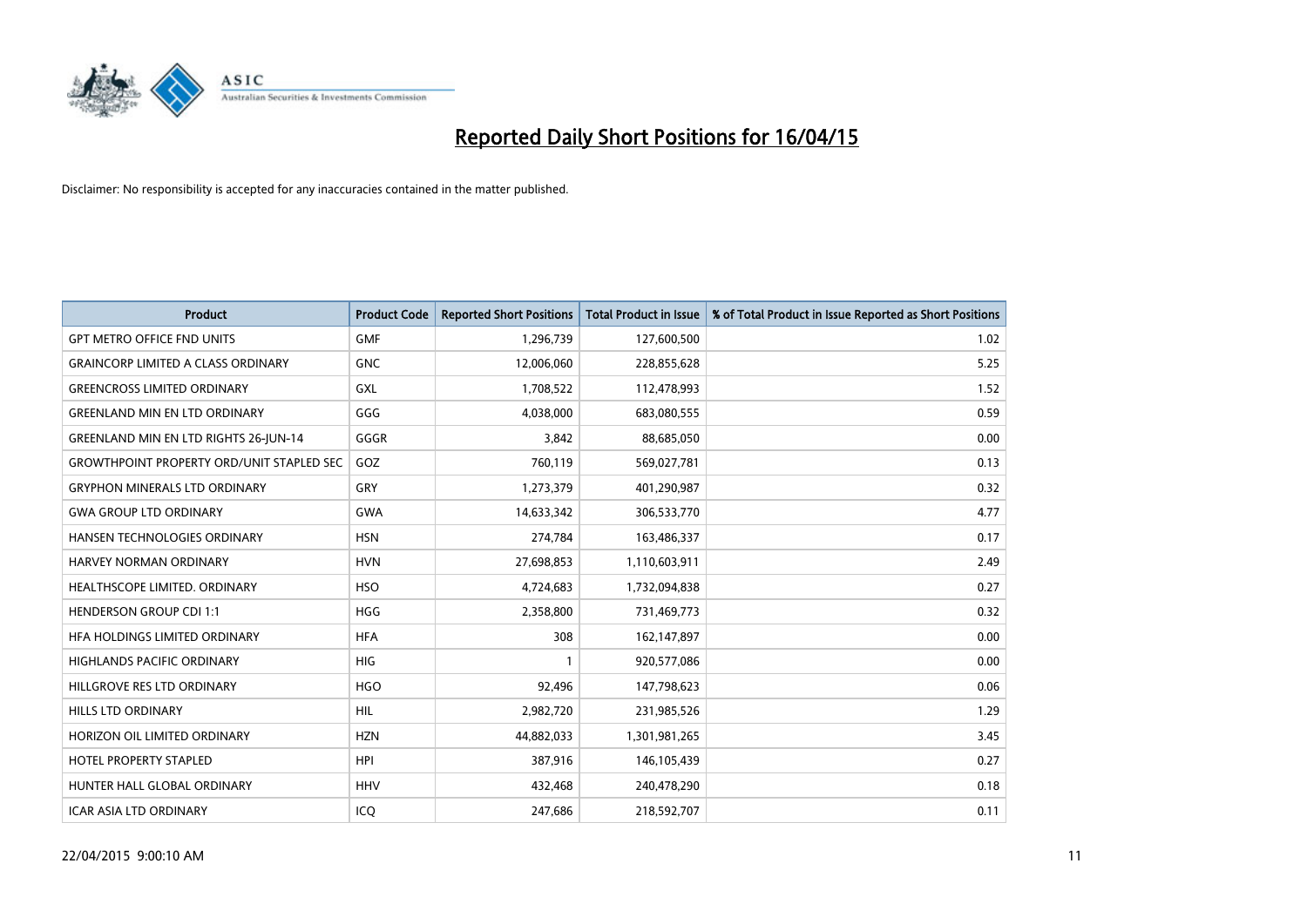

| <b>Product</b>                                | <b>Product Code</b> | <b>Reported Short Positions</b> | <b>Total Product in Issue</b> | % of Total Product in Issue Reported as Short Positions |
|-----------------------------------------------|---------------------|---------------------------------|-------------------------------|---------------------------------------------------------|
| <b>IINET LIMITED ORDINARY</b>                 | <b>IIN</b>          | 4,384,995                       | 162,950,896                   | 2.69                                                    |
| ILUKA RESOURCES ORDINARY                      | ILU                 | 34,061,602                      | 418,700,517                   | 8.14                                                    |
| <b>IMDEX LIMITED ORDINARY</b>                 | <b>IMD</b>          | 1,120,986                       | 216,203,136                   | 0.52                                                    |
| IMF BENTHAM LTD ORDINARY                      | <b>IMF</b>          | 3,894,122                       | 167,760,971                   | 2.32                                                    |
| <b>IMPEDIMED LIMITED ORDINARY</b>             | <b>IPD</b>          | 167,803                         | 293,202,840                   | 0.06                                                    |
| <b>INCITEC PIVOT ORDINARY</b>                 | IPL                 | 17,479,763                      | 1,675,621,466                 | 1.04                                                    |
| INDEPENDENCE GROUP ORDINARY                   | <b>IGO</b>          | 2,976,294                       | 234,256,573                   | 1.27                                                    |
| <b>INDUSTRIA REIT STAPLED</b>                 | <b>IDR</b>          | 797,623                         | 125,000,001                   | 0.64                                                    |
| <b>INFIGEN ENERGY STAPLED SECURITIES</b>      | <b>IFN</b>          | 2,138,308                       | 767,887,581                   | 0.28                                                    |
| <b>INFOMEDIA LTD ORDINARY</b>                 | <b>IFM</b>          | 725,760                         | 308,134,187                   | 0.24                                                    |
| INGENIA GROUP STAPLED SECURITIES              | <b>INA</b>          | 19,577,721                      | 882,699,837                   | 2.22                                                    |
| <b>INSURANCE AUSTRALIA ORDINARY</b>           | IAG                 | 18,094,943                      | 2,341,618,048                 | 0.77                                                    |
| <b>INTREPID MINES ORDINARY</b>                | <b>IAU</b>          | 284,018                         | 369,869,196                   | 0.08                                                    |
| INTUERI EDU GRP LTD ORDINARY                  | IQE                 | 196                             | 100,000,000                   | 0.00                                                    |
| <b>INVESTA OFFICE FUND STAPLED SECURITIES</b> | <b>IOF</b>          | 1,317,875                       | 614,047,458                   | 0.21                                                    |
| <b>INVOCARE LIMITED ORDINARY</b>              | <b>IVC</b>          | 4,356,493                       | 110,030,298                   | 3.96                                                    |
| <b>IOOF HOLDINGS LTD ORDINARY</b>             | IFL                 | 11,918,448                      | 300,133,752                   | 3.97                                                    |
| IPH LIMITED ORDINARY                          | <b>IPH</b>          | 576,290                         | 157,559,499                   | 0.37                                                    |
| <b>IPROPERTY GROUP LTD ORDINARY</b>           | <b>IPP</b>          | 4,307,270                       | 187, 378, 774                 | 2.30                                                    |
| <b>IRESS LIMITED ORDINARY</b>                 | <b>IRE</b>          | 5,723,524                       | 159,097,319                   | 3.60                                                    |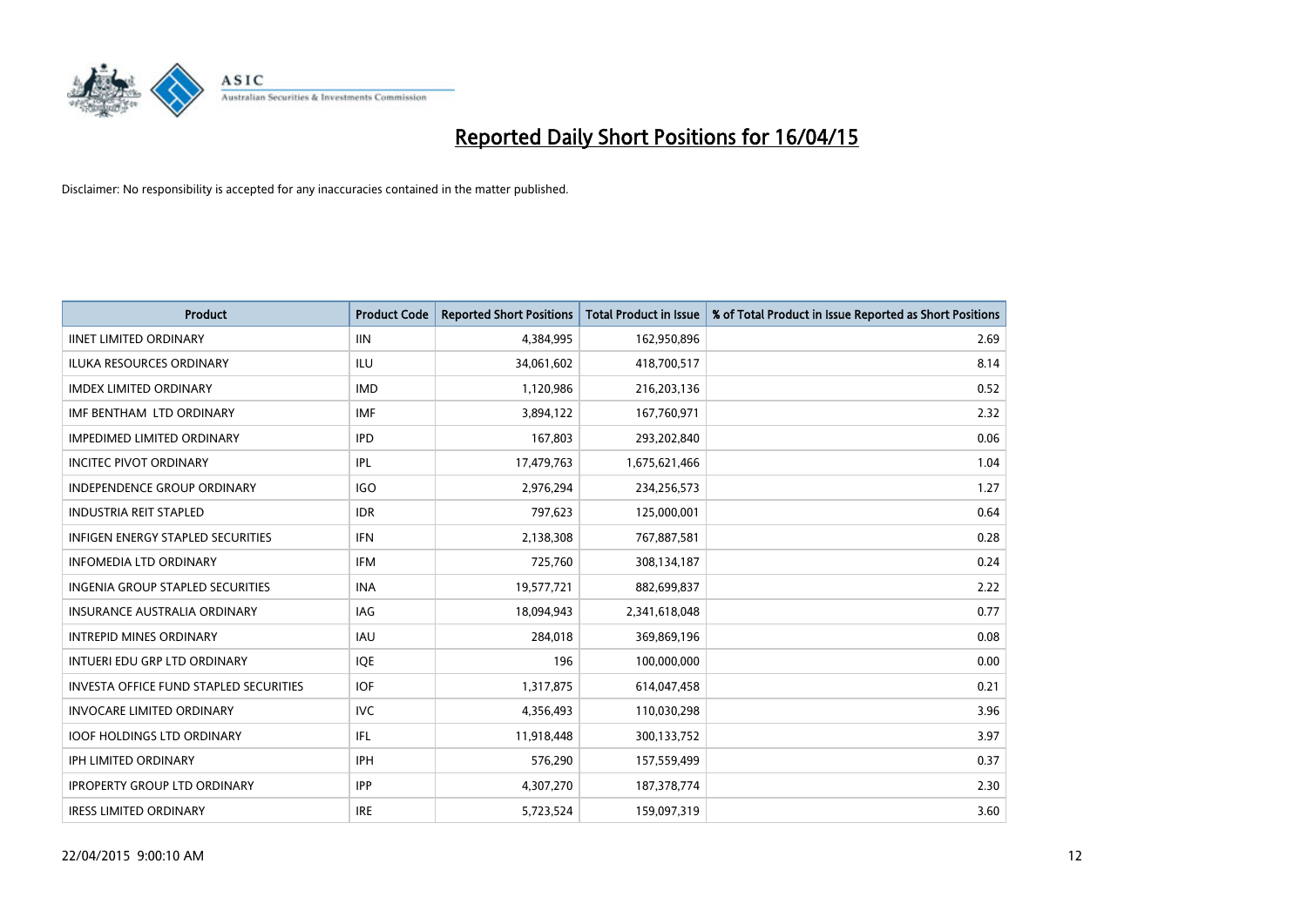

| <b>Product</b>                           | <b>Product Code</b> | <b>Reported Short Positions</b> | <b>Total Product in Issue</b> | % of Total Product in Issue Reported as Short Positions |
|------------------------------------------|---------------------|---------------------------------|-------------------------------|---------------------------------------------------------|
| <b>ISELECT LTD ORDINARY</b>              | <b>ISU</b>          | 616,465                         | 261,489,894                   | 0.24                                                    |
| <b>ISENTIA GROUP LTD ORDINARY</b>        | <b>ISD</b>          | 134,873                         | 200,000,001                   | 0.07                                                    |
| <b>ISENTRIC LTD. ORDINARY</b>            | ICU                 | 39,829                          | 134,703,703                   | 0.03                                                    |
| ISHS ASIA 50 ETF CDI 1:1                 | IAA                 | 12,101                          | 7,800,000                     | 0.16                                                    |
| JAMES HARDIE INDUST CHESS DEPOSITARY INT | <b>IHX</b>          | 14,686,156                      | 445,680,673                   | 3.30                                                    |
| <b>JAPARA HEALTHCARE LT ORDINARY</b>     | <b>IHC</b>          | 19,066,413                      | 263,046,592                   | 7.25                                                    |
| <b>JB HI-FI LIMITED ORDINARY</b>         | <b>JBH</b>          | 8,612,343                       | 98,981,083                    | 8.70                                                    |
| KAROON GAS AUSTRALIA ORDINARY            | <b>KAR</b>          | 21,966,249                      | 246,621,832                   | 8.91                                                    |
| KATHMANDU HOLD LTD ORDINARY              | <b>KMD</b>          | 12,188,124                      | 201,484,583                   | 6.05                                                    |
| <b>KBL MINING LIMITED ORDINARY</b>       | <b>KBL</b>          | 1,820                           | 495,765,509                   | 0.00                                                    |
| KINGSGATE CONSOLID. ORDINARY             | <b>KCN</b>          | 16,277,133                      | 223,584,937                   | 7.28                                                    |
| KINGSROSE MINING LTD ORDINARY            | <b>KRM</b>          | 793,977                         | 358,611,493                   | 0.22                                                    |
| KOGI IRON LTD ORDINARY                   | KFE                 | 322,000                         | 376,669,836                   | 0.09                                                    |
| LEIGHTON HOLDINGS ORDINARY               | LEI                 | 6,174,991                       | 338,503,563                   | 1.82                                                    |
| LEND LEASE GROUP UNIT/ORD STAPLED        | <b>LLC</b>          | 2,103,902                       | 580,468,486                   | 0.36                                                    |
| LIFESTYLE COMMUNIT. ORDINARY             | LIC                 | 25,001                          | 101,395,131                   | 0.02                                                    |
| LIQUEFIED NATURAL ORDINARY               | LNG                 | 14,381,128                      | 462,943,201                   | 3.11                                                    |
| LONESTAR RESO LTD ORDINARY               | <b>LNR</b>          | 127,942                         | 752,187,211                   | 0.02                                                    |
| LYNAS CORPORATION ORDINARY               | <b>LYC</b>          | 98,562,496                      | 3,371,002,400                 | 2.92                                                    |
| M2 GRP LTD ORDINARY                      | <b>MTU</b>          | 2,727,996                       | 182,371,728                   | 1.50                                                    |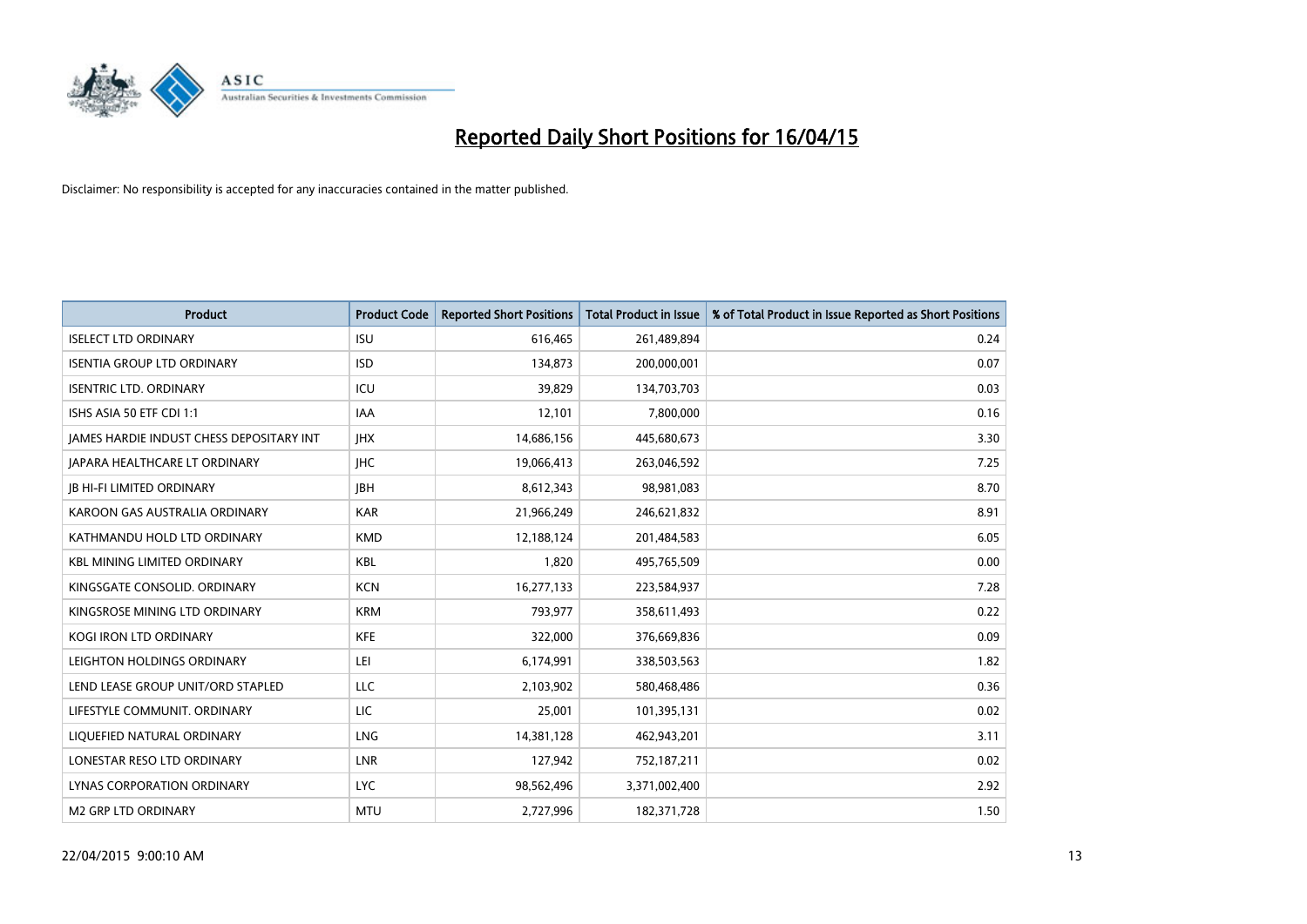

| <b>Product</b>                        | <b>Product Code</b> | <b>Reported Short Positions</b> | <b>Total Product in Issue</b> | % of Total Product in Issue Reported as Short Positions |
|---------------------------------------|---------------------|---------------------------------|-------------------------------|---------------------------------------------------------|
| <b>MACA LIMITED ORDINARY</b>          | <b>MLD</b>          | 1,548,409                       | 232,676,373                   | 0.67                                                    |
| MACMAHON HOLDINGS ORDINARY            | <b>MAH</b>          | 24,964                          | 1,261,699,966                 | 0.00                                                    |
| MACO ATLAS ROADS GRP ORDINARY STAPLED | <b>MQA</b>          | 12,853,444                      | 511,538,852                   | 2.51                                                    |
| MACQUARIE GROUP LTD ORDINARY          | <b>MOG</b>          | 811,162                         | 333,457,777                   | 0.24                                                    |
| MAGELLAN FIN GRP LTD ORDINARY         | <b>MFG</b>          | 1,443,630                       | 159,892,401                   | 0.90                                                    |
| MAGELLAN FLAGSHIP ORDINARY            | <b>MFF</b>          | 193,880                         | 376,739,705                   | 0.05                                                    |
| MANTRA GROUP LTD ORDINARY             | <b>MTR</b>          | 2,824,632                       | 266,247,723                   | 1.06                                                    |
| MATRIX C & E LTD ORDINARY             | <b>MCE</b>          | 2,546,538                       | 94,489,281                    | 2.70                                                    |
| MAVERICK DRILLING ORDINARY            | <b>MAD</b>          | 8,742                           | 545,000,115                   | 0.00                                                    |
| <b>MAXITRANS INDUSTRIES ORDINARY</b>  | <b>MXI</b>          | 3,884                           | 185,075,653                   | 0.00                                                    |
| MAYNE PHARMA LTD ORDINARY             | <b>MYX</b>          | 13,226,579                      | 785,644,531                   | 1.68                                                    |
| MCMILLAN SHAKESPEARE ORDINARY         | <b>MMS</b>          | 119,046                         | 81,810,993                    | 0.15                                                    |
| MCPHERSON'S LTD ORDINARY              | <b>MCP</b>          | 6,427                           | 97,338,017                    | 0.01                                                    |
| MEDIBANK PRIVATE LTD ORDINARY         | <b>MPL</b>          | 29,724,571                      | 2,754,003,240                 | 1.08                                                    |
| MEDUSA MINING LTD ORDINARY            | <b>MML</b>          | 6,874,509                       | 207,794,301                   | 3.31                                                    |
| MELBOURNE IT LIMITED ORDINARY         | MLB                 | 3,002                           | 92,944,392                    | 0.00                                                    |
| MERIDIAN ENERGY INSTALMENT RECEIPTS   | MEZCA               | 382,579                         | 1,255,413,626                 | 0.03                                                    |
| MESOBLAST LIMITED ORDINARY            | <b>MSB</b>          | 24,437,767                      | 324,441,029                   | 7.53                                                    |
| <b>METALLICA MINERALS ORDINARY</b>    | <b>MLM</b>          | 47,343                          | 166,891,830                   | 0.03                                                    |
| METALS X LIMITED ORDINARY             | <b>MLX</b>          | 9,382                           | 416,010,939                   | 0.00                                                    |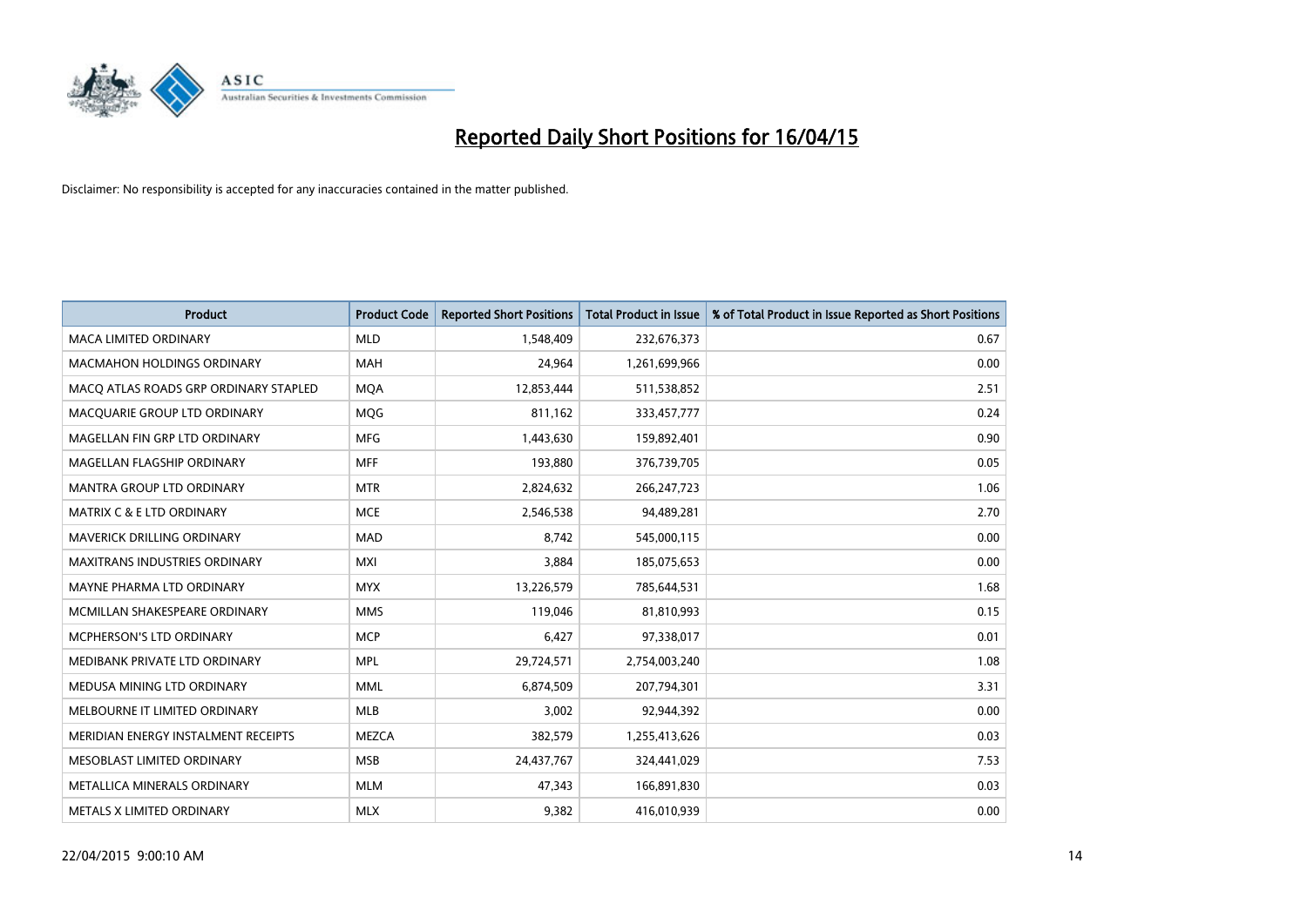

| <b>Product</b>                     | <b>Product Code</b> | <b>Reported Short Positions</b> | <b>Total Product in Issue</b> | % of Total Product in Issue Reported as Short Positions |
|------------------------------------|---------------------|---------------------------------|-------------------------------|---------------------------------------------------------|
| METCASH LIMITED ORDINARY           | <b>MTS</b>          | 160,532,799                     | 928,357,876                   | 17.29                                                   |
| MIGHTY RIVER POWER ORDINARY        | <b>MYT</b>          | 1,708,785                       | 1,400,012,517                 | 0.12                                                    |
| MIGME LIMITED ORDINARY             | <b>MIG</b>          | 13,171                          | 194,439,286                   | 0.01                                                    |
| MINCOR RESOURCES NL ORDINARY       | <b>MCR</b>          | 59,410                          | 188,238,274                   | 0.03                                                    |
| MINERAL DEPOSITS ORDINARY          | <b>MDL</b>          | 245,524                         | 103,676,341                   | 0.24                                                    |
| MINERAL RESOURCES, ORDINARY        | <b>MIN</b>          | 25,462,417                      | 187,270,274                   | 13.60                                                   |
| MIRABELA NICKEL LTD ORDINARY       | <b>MBN</b>          | 2,012,125                       | 929,710,216                   | 0.22                                                    |
| MIRVAC GROUP STAPLED SECURITIES    | <b>MGR</b>          | 2,509,609                       | 3,697,620,317                 | 0.07                                                    |
| <b>MMAOFFSHOR ORDINARY</b>         | <b>MRM</b>          | 37,261,489                      | 371,219,785                   | 10.04                                                   |
| MOLOPO ENERGY LTD ORDINARY         | <b>MPO</b>          | 46,833                          | 248,869,398                   | 0.02                                                    |
| MONADELPHOUS GROUP ORDINARY        | <b>MND</b>          | 12,663,027                      | 93,194,159                    | 13.59                                                   |
| MONASH IVF GROUP LTD ORDINARY      | <b>MVF</b>          | 1,160,245                       | 231,081,089                   | 0.50                                                    |
| <b>MONEY3 CORPORATION ORDINARY</b> | <b>MNY</b>          | 128,597                         | 128,383,729                   | 0.10                                                    |
| MORTGAGE CHOICE LTD ORDINARY       | <b>MOC</b>          | 141,860                         | 124,216,248                   | 0.11                                                    |
| <b>MOUNT GIBSON IRON ORDINARY</b>  | <b>MGX</b>          | 92,913,226                      | 1,090,805,085                 | 8.52                                                    |
| <b>MOUNT RIDLEY MINES ORDINARY</b> | <b>MRD</b>          | 25,000                          | 797,174,646                   | 0.00                                                    |
| MULTIPLEX SITES SITES              | <b>MXUPA</b>        | 2,395                           | 4,500,000                     | 0.05                                                    |
| MYER HOLDINGS LTD ORDINARY         | <b>MYR</b>          | 111,639,673                     | 585,689,551                   | 19.06                                                   |
| <b>MYSTATE LIMITED ORDINARY</b>    | <b>MYS</b>          | 3,258                           | 87,283,417                    | 0.00                                                    |
| NANOSONICS LIMITED ORDINARY        | <b>NAN</b>          | 1,696,937                       | 281,339,223                   | 0.60                                                    |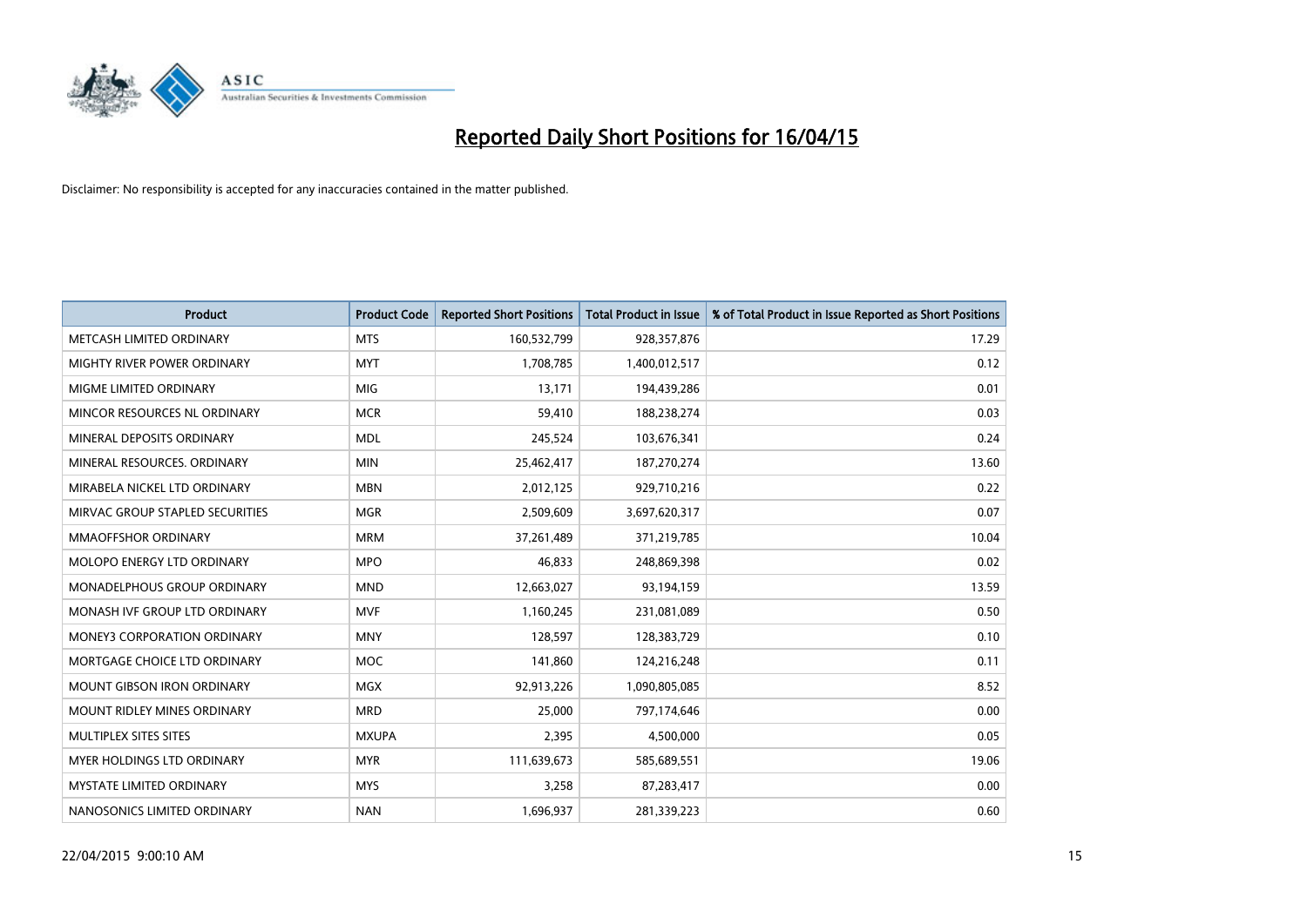

| <b>Product</b>                         | <b>Product Code</b> | <b>Reported Short Positions</b> | <b>Total Product in Issue</b> | % of Total Product in Issue Reported as Short Positions |
|----------------------------------------|---------------------|---------------------------------|-------------------------------|---------------------------------------------------------|
| NATIONAL AUST. BANK ORDINARY           | <b>NAB</b>          | 15,192,997                      | 2,421,112,169                 | 0.63                                                    |
| NATIONAL STORAGE STAPLED               | <b>NSR</b>          | 3,034,157                       | 334,456,409                   | 0.91                                                    |
| NAVITAS LIMITED ORDINARY               | <b>NVT</b>          | 4,670,347                       | 376,330,968                   | 1.24                                                    |
| NEARMAP LTD ORDINARY                   | <b>NEA</b>          | 2,004,752                       | 351,696,101                   | 0.57                                                    |
| NEON ENERGY LIMITED ORDINARY           | <b>NEN</b>          | 13,245                          | 558,149,678                   | 0.00                                                    |
| NEW HOPE CORPORATION ORDINARY          | <b>NHC</b>          | 929,220                         | 830,999,449                   | 0.11                                                    |
| NEWCREST MINING ORDINARY               | <b>NCM</b>          | 7,248,980                       | 766,510,971                   | 0.95                                                    |
| NEWS CORP A NON-VOTING CDI             | <b>NWSLV</b>        | 335                             | 2,386,882                     | 0.01                                                    |
| NEWS CORP B VOTING CDI                 | <b>NWS</b>          | 1,803,467                       | 45,026,902                    | 4.01                                                    |
| NEWSAT LIMITED ORDINARY                | <b>NWT</b>          | 1,136,958                       | 643,874,841                   | 0.18                                                    |
| NEXTDC LIMITED ORDINARY                | <b>NXT</b>          | 14,310,945                      | 193,450,200                   | 7.40                                                    |
| NIB HOLDINGS LIMITED ORDINARY          | <b>NHF</b>          | 2,751,018                       | 439,004,182                   | 0.63                                                    |
| NINE ENTERTAINMENT ORDINARY            | <b>NEC</b>          | 34,875,032                      | 940,295,023                   | 3.71                                                    |
| NOBLE MINERAL RES ORDINARY             | <b>NMG</b>          | 2,365,726                       | 666,397,952                   | 0.36                                                    |
| NORTHERN IRON LTD ORDINARY             | <b>NFE</b>          | 10,000                          | 484,405,314                   | 0.00                                                    |
| NORTHERN STAR ORDINARY                 | <b>NST</b>          | 29,119,223                      | 592,660,880                   | 4.91                                                    |
| NOVION PROPERTY GRP STAPLED SECURITIES | <b>NVN</b>          | 64,915,059                      | 3,077,214,058                 | 2.11                                                    |
| NOVOGEN LIMITED ORDINARY               | <b>NRT</b>          | 446,392                         | 260,694,150                   | 0.17                                                    |
| NRW HOLDINGS LIMITED ORDINARY          | <b>NWH</b>          | 20,036,008                      | 278,888,011                   | 7.18                                                    |
| NUFARM LIMITED ORDINARY                | <b>NUF</b>          | 4,720,529                       | 264,948,132                   | 1.78                                                    |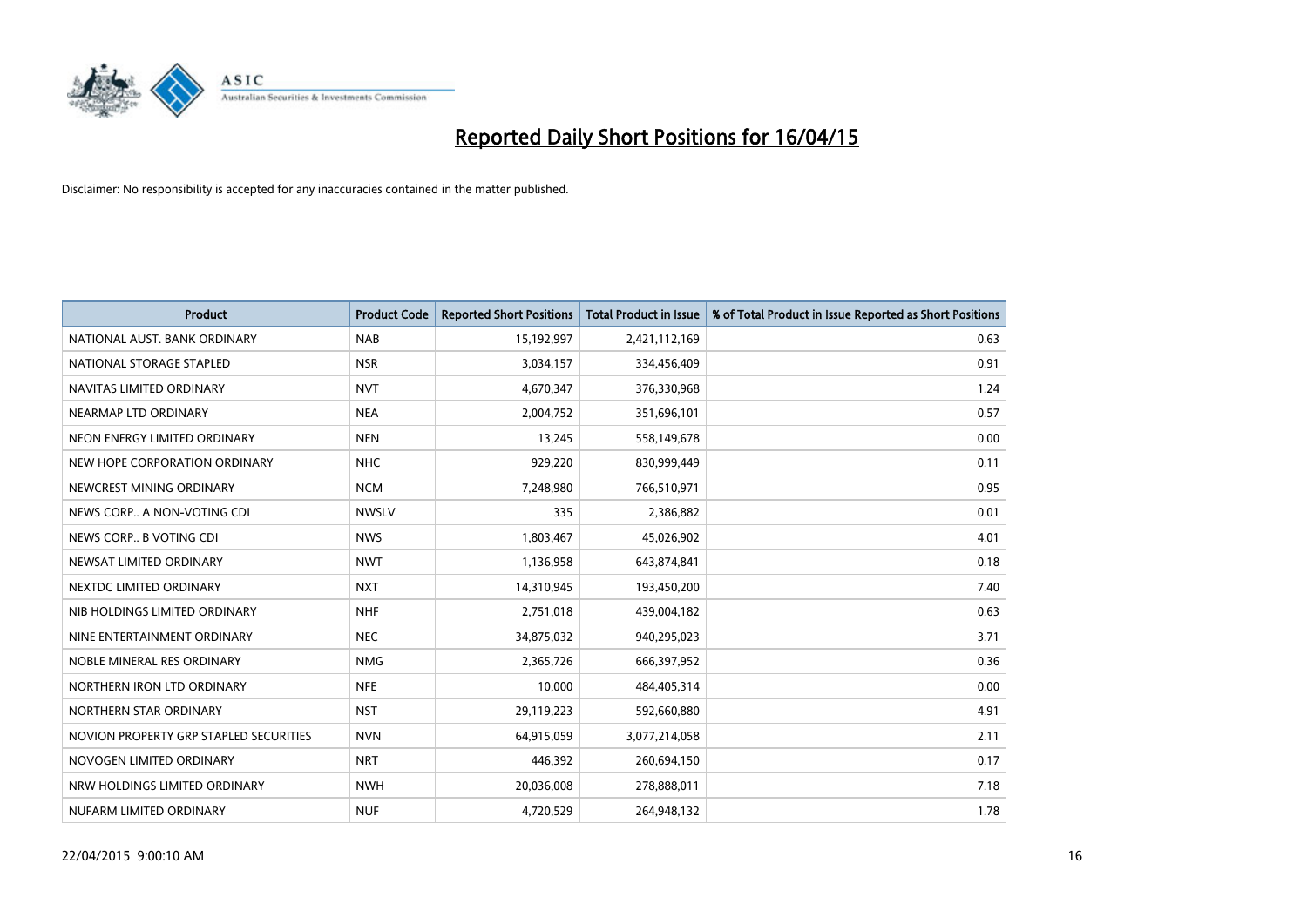

| <b>Product</b>                        | <b>Product Code</b> | <b>Reported Short Positions</b> | <b>Total Product in Issue</b> | % of Total Product in Issue Reported as Short Positions |
|---------------------------------------|---------------------|---------------------------------|-------------------------------|---------------------------------------------------------|
| NUPLEX INDUSTRIES ORDINARY            | <b>NPX</b>          | 1,000                           | 198,125,827                   | 0.00                                                    |
| OCEANAGOLD CORP. CHESS DEPOSITARY INT | <b>OGC</b>          | 1,128,996                       | 303,459,668                   | 0.37                                                    |
| OIL SEARCH LTD ORDINARY               | OSH                 | 15,199,130                      | 1,522,692,587                 | 1.00                                                    |
| OM HOLDINGS LIMITED ORDINARY          | OMH                 | 861                             | 733,423,337                   | 0.00                                                    |
| OOH!MEDIA LIMITED ORDINARY            | OML                 | 1,158,287                       | 149,882,534                   | 0.77                                                    |
| ORICA LIMITED ORDINARY                | ORI                 | 48,140,831                      | 372,743,291                   | 12.92                                                   |
| ORIGIN ENERGY ORDINARY                | <b>ORG</b>          | 10,565,298                      | 1,109,561,867                 | 0.95                                                    |
| OROCOBRE LIMITED ORDINARY             | <b>ORE</b>          | 3,460,988                       | 151,653,677                   | 2.28                                                    |
| ORORA LIMITED ORDINARY                | <b>ORA</b>          | 594,611                         | 1,206,684,923                 | 0.05                                                    |
| OROTONGROUP LIMITED ORDINARY          | ORL                 | 156,831                         | 40,880,902                    | 0.38                                                    |
| OTTO ENERGY LIMITED ORDINARY          | OEL                 | 378,001                         | 1,164,290,071                 | 0.03                                                    |
| OZ MINERALS ORDINARY                  | <b>OZL</b>          | 6,100,558                       | 303,470,022                   | 2.01                                                    |
| OZFOREX GROUP LTD ORDINARY            | <b>OFX</b>          | 11,771,034                      | 240,000,000                   | 4.90                                                    |
| <b>PACIFIC BRANDS ORDINARY</b>        | <b>PBG</b>          | 77,631,900                      | 917,226,291                   | 8.46                                                    |
| PACIFIC SMILES GRP ORDINARY           | <b>PSQ</b>          | 133,000                         | 151,993,395                   | 0.09                                                    |
| PACT GROUP HLDGS LTD ORDINARY         | PGH                 | 1,492,212                       | 294,145,019                   | 0.51                                                    |
| PALADIN ENERGY LTD ORDINARY           | <b>PDN</b>          | 86,722,662                      | 1,666,927,668                 | 5.20                                                    |
| PANAUST LIMITED ORDINARY              | <b>PNA</b>          | 6,371,180                       | 647,862,526                   | 0.98                                                    |
| PANORAMIC RESOURCES ORDINARY          | PAN                 | 3,381,705                       | 321,424,015                   | 1.05                                                    |
| PANTERRA GOLD LTD ORDINARY            | PGI                 |                                 | 84,812,720                    | 0.00                                                    |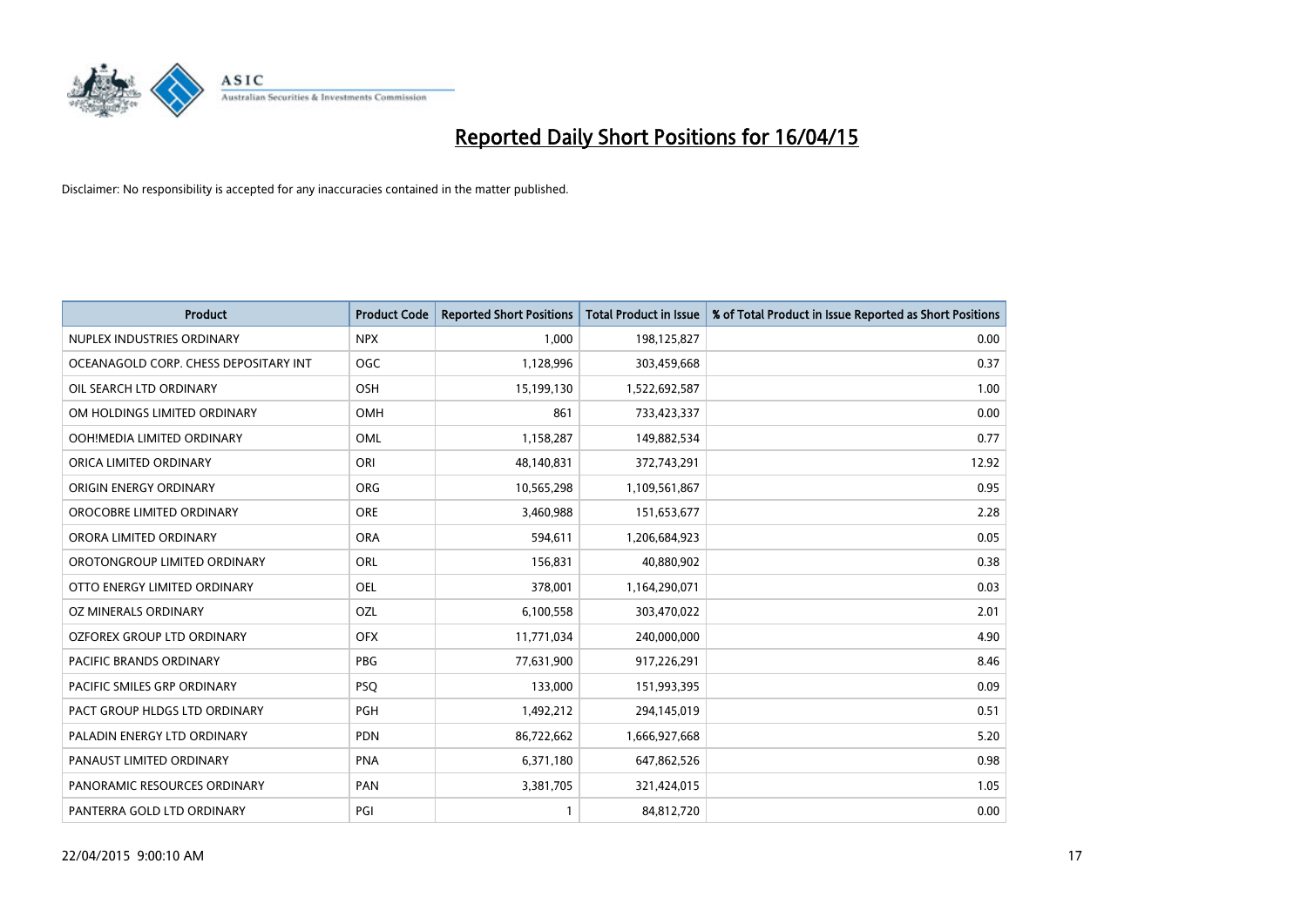

| <b>Product</b>                 | <b>Product Code</b> | <b>Reported Short Positions</b> | <b>Total Product in Issue</b> | % of Total Product in Issue Reported as Short Positions |
|--------------------------------|---------------------|---------------------------------|-------------------------------|---------------------------------------------------------|
| PAPERLINX LIMITED ORDINARY     | <b>PPX</b>          | 57,788                          | 665, 181, 261                 | 0.01                                                    |
| PATTIES FOODS LTD ORDINARY     | <b>PFL</b>          | 157                             | 139,234,153                   | 0.00                                                    |
| PEET LIMITED ORDINARY          | <b>PPC</b>          | 171,352                         | 484,853,684                   | 0.04                                                    |
| PENINSULA ENERGY LTD ORDINARY  | <b>PEN</b>          | 1                               | 6,906,810,221                 | 0.00                                                    |
| PERPETUAL LIMITED ORDINARY     | <b>PPT</b>          | 1,102,718                       | 46,574,426                    | 2.37                                                    |
| PERSEUS MINING LTD ORDINARY    | PRU                 | 22,862,484                      | 526,656,401                   | 4.34                                                    |
| PHARMAXIS LTD ORDINARY         | <b>PXS</b>          | 8,779                           | 311,985,022                   | 0.00                                                    |
| PLATINUM ASSET ORDINARY        | <b>PTM</b>          | 2,760,084                       | 584,657,629                   | 0.47                                                    |
| PLATINUM AUSTRALIA ORDINARY    | PLA                 | 836,127                         | 504,968,043                   | 0.17                                                    |
| PLATINUM CAPITAL LTD ORDINARY  | <b>PMC</b>          | 235,503                         | 233,325,987                   | 0.10                                                    |
| PMP LIMITED ORDINARY           | <b>PMP</b>          | 27,581                          | 323,781,124                   | 0.01                                                    |
| POSEIDON NICK LTD ORDINARY     | <b>POS</b>          | 1,300,460                       | 683,588,322                   | 0.19                                                    |
| PRANA BIOTECHNOLOGY ORDINARY   | PBT                 | 3,755,660                       | 527,107,470                   | 0.71                                                    |
| PREMIER INVESTMENTS ORDINARY   | <b>PMV</b>          | 436,393                         | 156,100,075                   | 0.28                                                    |
| PRIMARY HEALTH CARE ORDINARY   | <b>PRY</b>          | 55,044,536                      | 512,130,550                   | 10.75                                                   |
| PRIME MEDIA GRP LTD ORDINARY   | <b>PRT</b>          | 921,454                         | 366,330,303                   | 0.25                                                    |
| PROGRAMMED ORDINARY            | <b>PRG</b>          | 549,011                         | 118,667,178                   | 0.46                                                    |
| PROMESA LIMITED ORDINARY       | <b>PRA</b>          | 7,748,713                       | 384,412,465                   | 2.02                                                    |
| <b>QANTAS AIRWAYS ORDINARY</b> | QAN                 | 1,414,121                       | 2,196,330,250                 | 0.06                                                    |
| OBE INSURANCE GROUP ORDINARY   | <b>QBE</b>          | 16,954,151                      | 1,364,945,301                 | 1.24                                                    |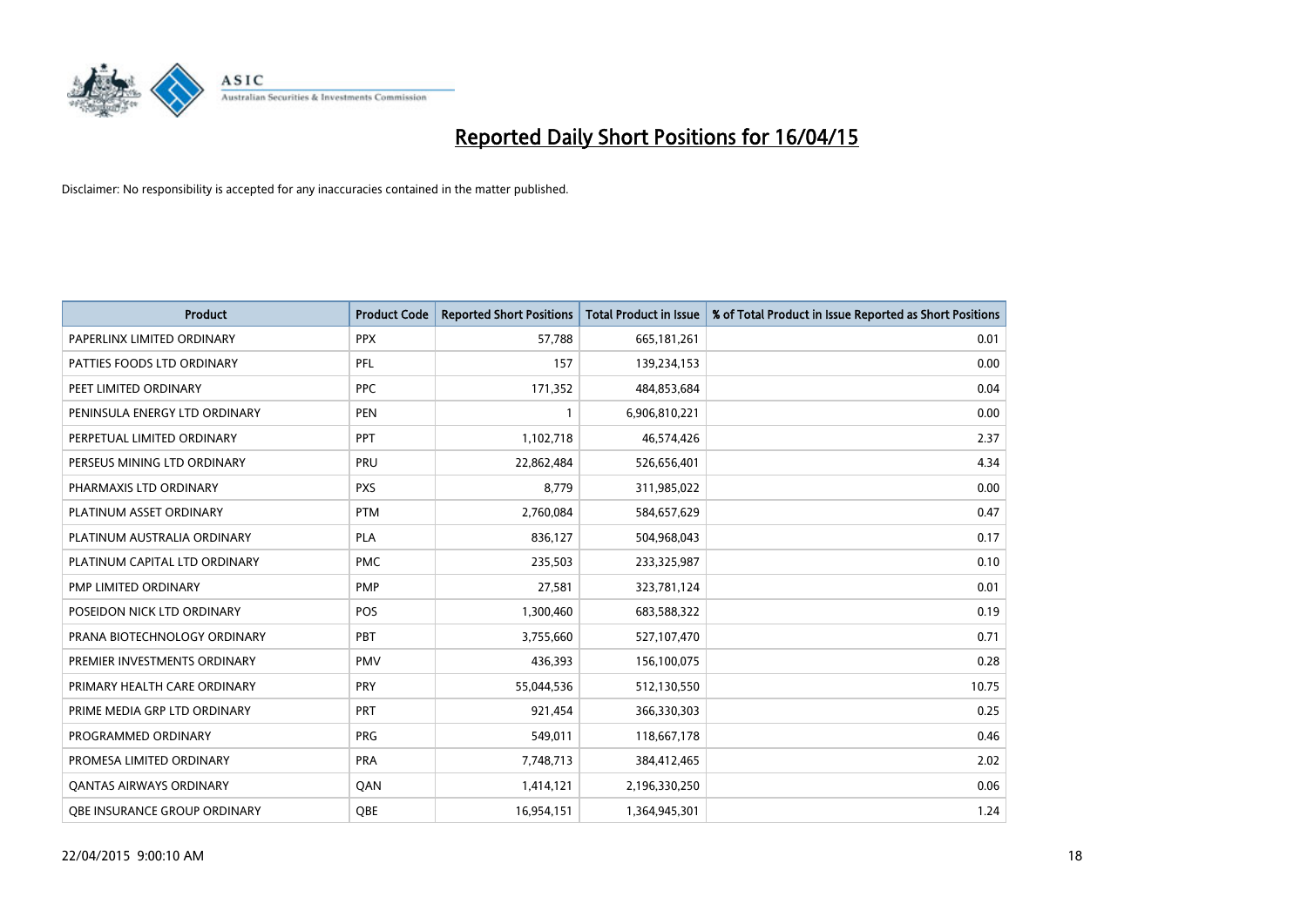

| <b>Product</b>                     | <b>Product Code</b> | <b>Reported Short Positions</b> | <b>Total Product in Issue</b> | % of Total Product in Issue Reported as Short Positions |
|------------------------------------|---------------------|---------------------------------|-------------------------------|---------------------------------------------------------|
| <b>QUBE HOLDINGS LTD ORDINARY</b>  | QUB                 | 3,984,896                       | 1,056,700,287                 | 0.38                                                    |
| QUICKSTEP HOLDINGS ORDINARY        | OHL                 | 50,000                          | 397,873,501                   | 0.01                                                    |
| RAMSAY HEALTH CARE ORDINARY        | <b>RHC</b>          | 617,495                         | 202,081,252                   | 0.31                                                    |
| RCG CORPORATION LTD ORDINARY       | <b>RCG</b>          | 1,017,011                       | 304,342,911                   | 0.33                                                    |
| <b>RCR TOMLINSON ORDINARY</b>      | <b>RCR</b>          | 574,888                         | 138,745,453                   | 0.41                                                    |
| <b>REA GROUP ORDINARY</b>          | <b>REA</b>          | 2,020,446                       | 131,714,699                   | 1.53                                                    |
| RECALL HOLDINGS LTD ORDINARY       | <b>REC</b>          | 424,060                         | 313,674,711                   | 0.14                                                    |
| RECKON LIMITED ORDINARY            | <b>RKN</b>          | 1,457,577                       | 112,084,762                   | 1.30                                                    |
| <b>RED 5 LIMITED ORDINARY</b>      | <b>RED</b>          | 174,739                         | 759,451,008                   | 0.02                                                    |
| <b>RED FORK ENERGY ORDINARY</b>    | <b>RFE</b>          | 112,160                         | 501,051,719                   | 0.02                                                    |
| REDBANK ENERGY LTD ORDINARY        | <b>AEJ</b>          | 13                              | 786,287                       | 0.00                                                    |
| REGIS HEALTHCARE LTD ORDINARY      | <b>REG</b>          | 693,099                         | 300,345,797                   | 0.23                                                    |
| REGIS RESOURCES ORDINARY           | <b>RRL</b>          | 27,361,607                      | 499,781,595                   | 5.47                                                    |
| RESMED INC CDI 10:1                | <b>RMD</b>          | 3,115,427                       | 1,403,838,170                 | 0.22                                                    |
| <b>RESOLUTE MINING ORDINARY</b>    | <b>RSG</b>          | 9,104,217                       | 641,189,223                   | 1.42                                                    |
| RESOURCE GENERATION ORDINARY       | <b>RES</b>          |                                 | 581,380,338                   | 0.00                                                    |
| RETAIL FOOD GROUP ORDINARY         | <b>RFG</b>          | 4,160,868                       | 162,937,484                   | 2.55                                                    |
| REX MINERALS LIMITED ORDINARY      | <b>RXM</b>          | 718,032                         | 220,519,784                   | 0.33                                                    |
| <b>RIDLEY CORPORATION ORDINARY</b> | <b>RIC</b>          | 18,396                          | 307,817,071                   | 0.01                                                    |
| RIO TINTO LIMITED ORDINARY         | <b>RIO</b>          | 4,368,177                       | 424,192,412                   | 1.03                                                    |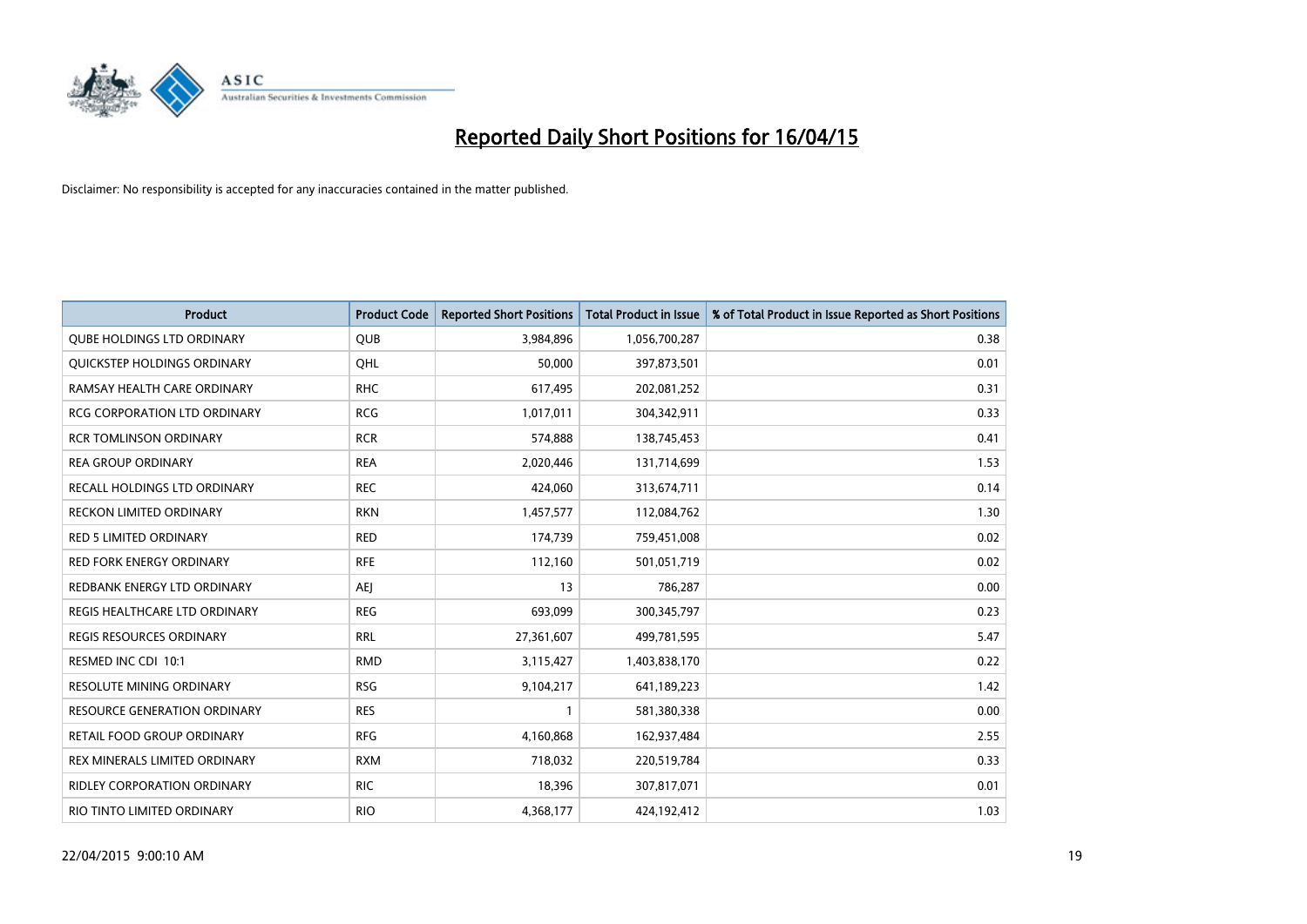

| <b>Product</b>                        | <b>Product Code</b> | <b>Reported Short Positions</b> | <b>Total Product in Issue</b> | % of Total Product in Issue Reported as Short Positions |
|---------------------------------------|---------------------|---------------------------------|-------------------------------|---------------------------------------------------------|
| <b>RNY PROPERTY TRUST UNITS</b>       | <b>RNY</b>          | 1,000                           | 263,413,889                   | 0.00                                                    |
| <b>ROX RESOURCES ORDINARY</b>         | <b>RXL</b>          | 5,523,255                       | 850,540,095                   | 0.65                                                    |
| ROYAL WOLF HOLDINGS ORDINARY          | <b>RWH</b>          | 186,105                         | 100,387,052                   | 0.19                                                    |
| SAI GLOBAL LIMITED ORDINARY           | SAI                 | 627,969                         | 211,761,727                   | 0.30                                                    |
| SALMAT LIMITED ORDINARY               | <b>SLM</b>          | 11,073                          | 159,812,799                   | 0.01                                                    |
| SAMSON OIL & GAS LTD ORDINARY         | SSN                 | 126,800                         | 2,837,782,022                 | 0.00                                                    |
| SANDFIRE RESOURCES ORDINARY           | <b>SFR</b>          | 485,640                         | 156,428,011                   | 0.31                                                    |
| <b>SANTOS LTD ORDINARY</b>            | <b>STO</b>          | 30,667,992                      | 1,002,300,038                 | 3.06                                                    |
| SARACEN MINERAL ORDINARY              | SAR                 | 4,744,690                       | 792,784,738                   | 0.60                                                    |
| SCA PROPERTY GROUP STAPLED SECURITIES | SCP                 | 18,420,477                      | 681,884,582                   | 2.70                                                    |
| <b>SCENTRE GRP STAPLED</b>            | <b>SCG</b>          | 12,775,982                      | 5,324,296,678                 | 0.24                                                    |
| SEDGMAN LIMITED ORDINARY              | SDM                 | 543,805                         | 227,059,277                   | 0.24                                                    |
| SEEK LIMITED ORDINARY                 | <b>SEK</b>          | 14,062,931                      | 344,076,965                   | 4.09                                                    |
| SELECT HARVESTS ORDINARY              | SHV                 | 1,212,840                       | 70,940,874                    | 1.71                                                    |
| SENEX ENERGY LIMITED ORDINARY         | <b>SXY</b>          | 91,642,555                      | 1,149,657,377                 | 7.97                                                    |
| SEVEN GROUP HOLDINGS ORDINARY         | <b>SVW</b>          | 7,383,938                       | 296,181,800                   | 2.49                                                    |
| SEVEN WEST MEDIA LTD ORDINARY         | <b>SWM</b>          | 43,910,895                      | 999,160,872                   | 4.39                                                    |
| SG FLEET GROUP LTD ORDINARY           | SGF                 | 10,000                          | 242,691,826                   | 0.00                                                    |
| SHINE CORPORATE ORDINARY              | SHI                 | 414,374                         | 172,400,081                   | 0.24                                                    |
| SIGMA PHARMACEUTICAL ORDINARY         | <b>SIP</b>          | 11,072,997                      | 1,093,424,867                 | 1.01                                                    |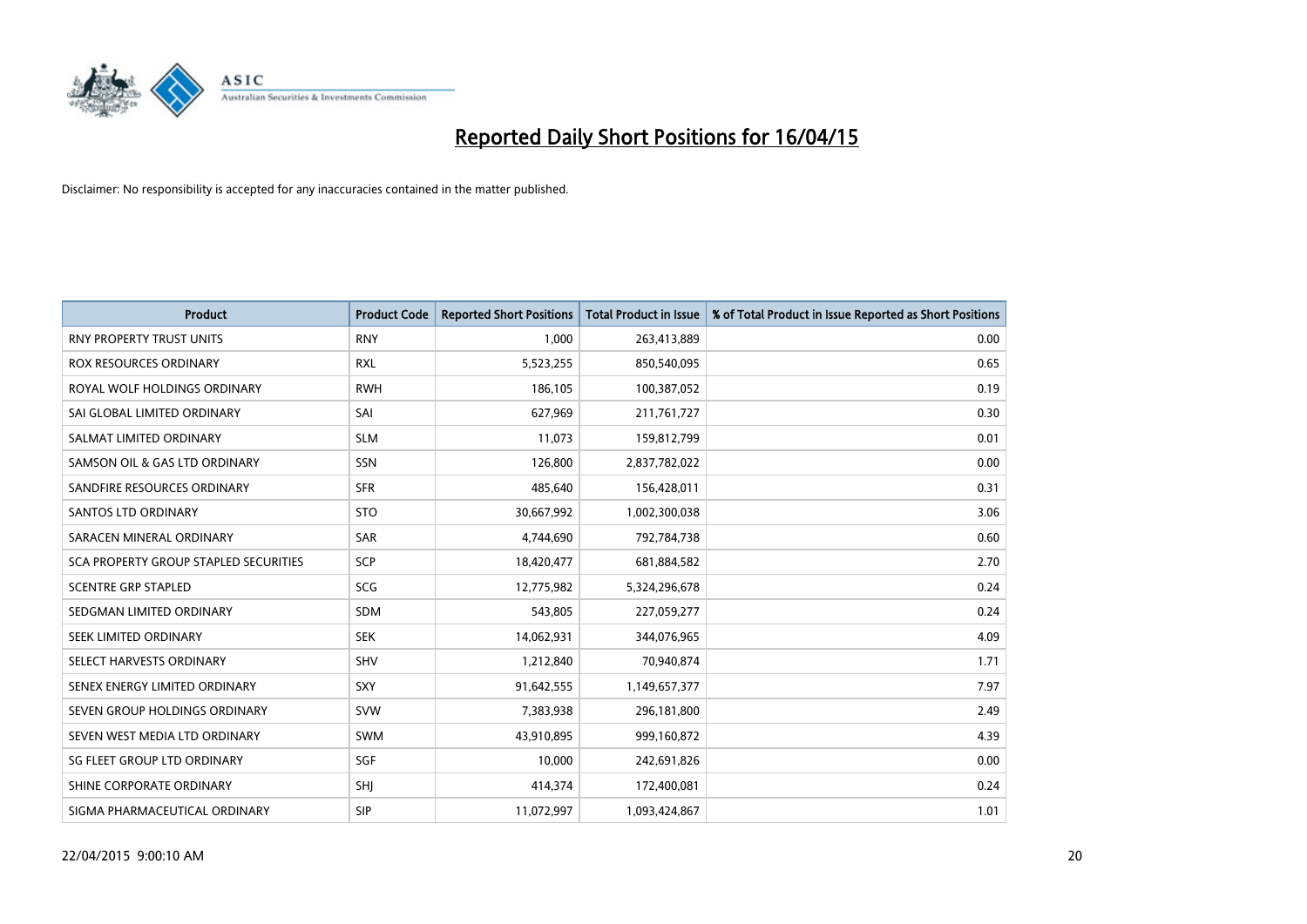

| <b>Product</b>                           | <b>Product Code</b> | <b>Reported Short Positions</b> | <b>Total Product in Issue</b> | % of Total Product in Issue Reported as Short Positions |
|------------------------------------------|---------------------|---------------------------------|-------------------------------|---------------------------------------------------------|
| SILEX SYSTEMS ORDINARY                   | <b>SLX</b>          | 4,755,005                       | 170,467,339                   | 2.79                                                    |
| SILVER CHEF LIMITED ORDINARY             | <b>SIV</b>          | 25,000                          | 30,917,235                    | 0.08                                                    |
| SILVER LAKE RESOURCE ORDINARY            | <b>SLR</b>          | 17,987,221                      | 503,233,971                   | 3.57                                                    |
| SIMS METAL MGMT LTD ORDINARY             | <b>SGM</b>          | 17,135,243                      | 204,795,889                   | 8.37                                                    |
| SINGAPORE TELECOMM. CHESS DEPOSITARY INT | SGT                 | 4,413,421                       | 136,947,073                   | 3.22                                                    |
| SINO GAS ENERGY ORDINARY                 | <b>SEH</b>          | 19,571,796                      | 1,544,247,358                 | 1.27                                                    |
| SIRIUS RESOURCES NL ORDINARY             | <b>SIR</b>          | 15,677,133                      | 341,638,269                   | 4.59                                                    |
| SIRTEX MEDICAL ORDINARY                  | <b>SRX</b>          | 276,055                         | 56,530,231                    | 0.49                                                    |
| SKILLED GROUP LTD ORDINARY               | <b>SKE</b>          | 6,362,987                       | 235,898,291                   | 2.70                                                    |
| <b>SKY NETWORK ORDINARY</b>              | <b>SKT</b>          | 294,878                         | 389,139,785                   | 0.08                                                    |
| SKYCITY ENT GRP LTD ORDINARY             | <b>SKC</b>          | 8,066,761                       | 587,472,741                   | 1.37                                                    |
| <b>SLATER &amp; GORDON ORDINARY</b>      | SGH                 | 9,449,394                       | 303,984,435                   | 3.11                                                    |
| SMS MANAGEMENT. ORDINARY                 | <b>SMX</b>          | 1,065,123                       | 69,311,365                    | 1.54                                                    |
| SONIC HEALTHCARE ORDINARY                | <b>SHL</b>          | 3,279,220                       | 401,991,556                   | 0.82                                                    |
| SOUL PATTINSON (W.H) ORDINARY            | SOL                 | 51,985                          | 239,395,320                   | 0.02                                                    |
| SPARK INFRASTRUCTURE STAPLED US PROHIBT. | SKI                 | 44,852,704                      | 1,466,360,128                 | 3.06                                                    |
| SPARK NEW ZEALAND ORDINARY               | <b>SPK</b>          | 5,486,908                       | 1,840,076,734                 | 0.30                                                    |
| SPDR 200 FUND ETF UNITS                  | <b>STW</b>          | 38,414                          | 48,705,598                    | 0.08                                                    |
| SPECIALTY FASHION ORDINARY               | <b>SFH</b>          | 31,994                          | 192,236,121                   | 0.02                                                    |
| SPOTLESS GRP HLD LTD ORDINARY            | <b>SPO</b>          | 43,543,804                      | 1,098,290,178                 | 3.96                                                    |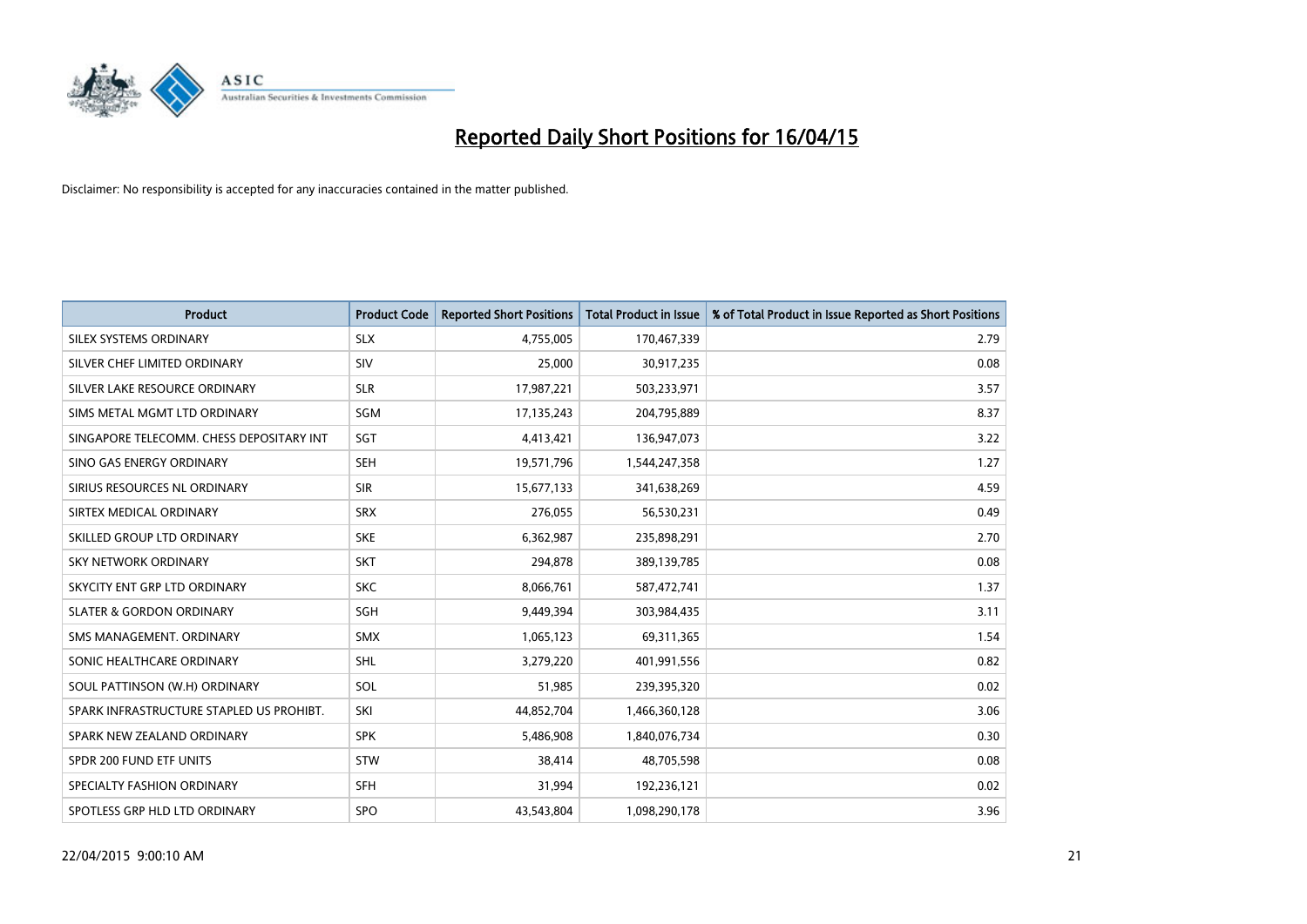

| <b>Product</b>                   | <b>Product Code</b> | <b>Reported Short Positions</b> | <b>Total Product in Issue</b> | % of Total Product in Issue Reported as Short Positions |
|----------------------------------|---------------------|---------------------------------|-------------------------------|---------------------------------------------------------|
| ST BARBARA LIMITED ORDINARY      | <b>SBM</b>          | 6,555,201                       | 495,102,525                   | 1.32                                                    |
| STARPHARMA HOLDINGS ORDINARY     | SPL                 | 7,192,209                       | 319,138,501                   | 2.25                                                    |
| STEADFAST GROUP LTD ORDINARY     | <b>SDF</b>          | 9,063,717                       | 741,449,461                   | 1.22                                                    |
| STHN CROSS MEDIA ORDINARY        | <b>SXL</b>          | 24,413,335                      | 732,319,622                   | 3.33                                                    |
| STOCKLAND UNITS/ORD STAPLED      | SGP                 | 5,162,517                       | 2,361,717,862                 | 0.22                                                    |
| STRAITS RES LTD. ORDINARY        | <b>SRQ</b>          | 20,212                          | 1,217,730,293                 | 0.00                                                    |
| STRIKE ENERGY LTD ORDINARY       | <b>STX</b>          | 100,000                         | 833,330,946                   | 0.01                                                    |
| STW COMMUNICATIONS ORDINARY      | SGN                 | 17,536,717                      | 409,699,000                   | 4.28                                                    |
| SUNCORP GROUP LTD ORDINARY       | <b>SUN</b>          | 7,297,792                       | 1,286,600,980                 | 0.57                                                    |
| SUNDANCE ENERGY ORDINARY         | <b>SEA</b>          | 4,404,047                       | 549,351,227                   | 0.80                                                    |
| SUNDANCE RESOURCES ORDINARY      | SDL                 | 64,236,899                      | 3,110,250,938                 | 2.07                                                    |
| SUNLAND GROUP LTD ORDINARY       | <b>SDG</b>          | 121,130                         | 181,710,087                   | 0.07                                                    |
| SUPER RET REP LTD ORDINARY       | SUL                 | 16,209,788                      | 197,030,571                   | 8.23                                                    |
| SURFSTITCH GROUP LTD ORDINARY    | <b>SRF</b>          | 89,001                          | 214,104,859                   | 0.04                                                    |
| SWICK MINING ORDINARY            | <b>SWK</b>          | 65,000                          | 217,643,703                   | 0.03                                                    |
| SYD AIRPORT STAPLED US PROHIBIT. | SYD                 | 19,475,543                      | 2,216,216,041                 | 0.88                                                    |
| SYRAH RESOURCES ORDINARY         | <b>SYR</b>          | 6,138,634                       | 165,223,076                   | 3.72                                                    |
| TABCORP HOLDINGS LTD ORDINARY    | <b>TAH</b>          | 13,678,966                      | 829,399,821                   | 1.65                                                    |
| <b>TALISMAN MINING ORDINARY</b>  | <b>TLM</b>          | $\mathbf{1}$                    | 131,538,627                   | 0.00                                                    |
| TAP OIL LIMITED ORDINARY         | <b>TAP</b>          | 14,722                          | 243,288,334                   | 0.01                                                    |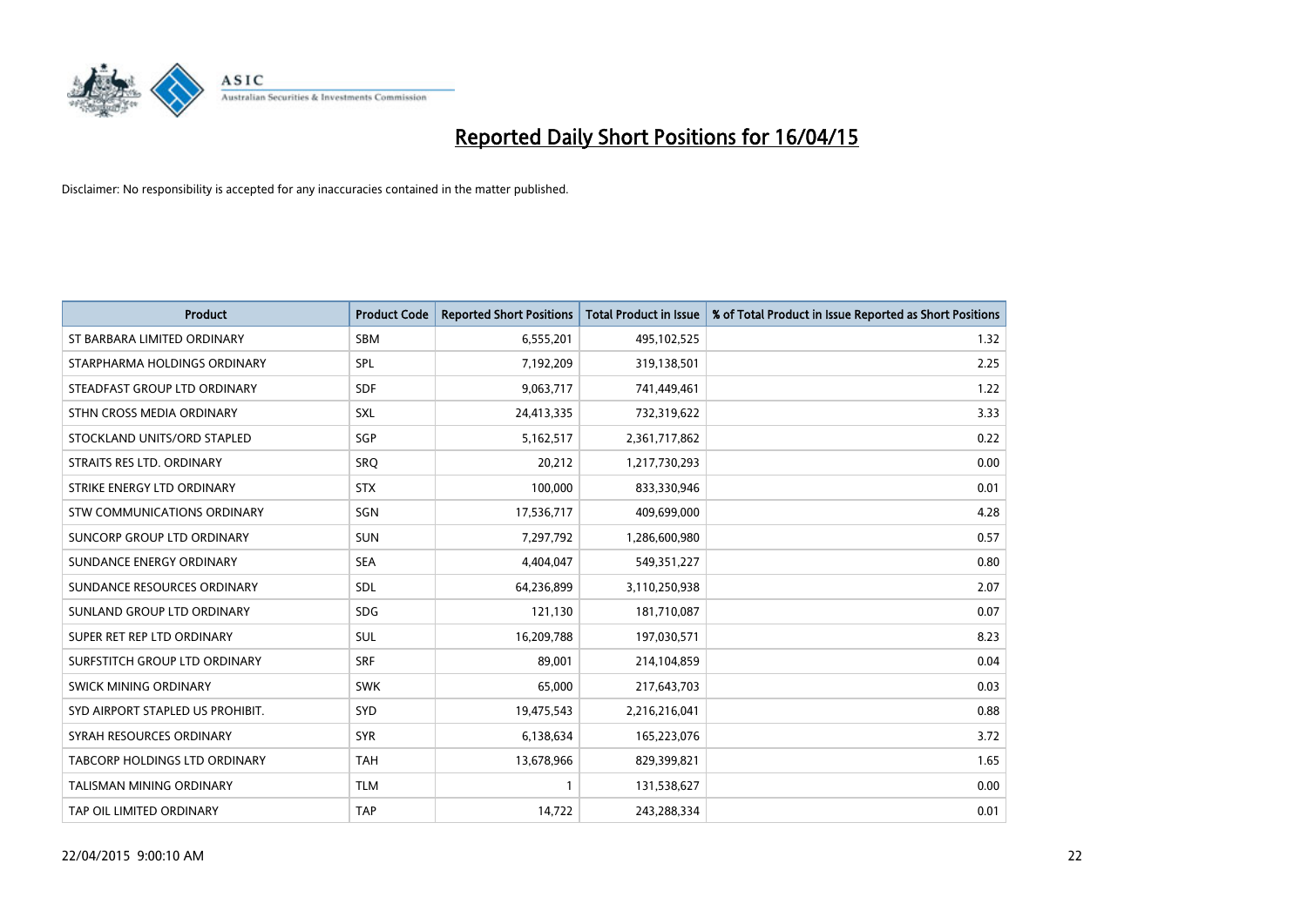

| <b>Product</b>                       | <b>Product Code</b> | <b>Reported Short Positions</b> | <b>Total Product in Issue</b> | % of Total Product in Issue Reported as Short Positions |
|--------------------------------------|---------------------|---------------------------------|-------------------------------|---------------------------------------------------------|
| TASSAL GROUP LIMITED ORDINARY        | <b>TGR</b>          | 417,283                         | 146,897,115                   | 0.28                                                    |
| <b>TATTS GROUP LTD ORDINARY</b>      | <b>TTS</b>          | 13,201,422                      | 1,460,559,902                 | 0.90                                                    |
| <b>TECHNOLOGY ONE ORDINARY</b>       | <b>TNE</b>          | 1,567,925                       | 309,209,455                   | 0.51                                                    |
| TELSTRA CORPORATION. ORDINARY        | <b>TLS</b>          | 18,880,997                      | 12,225,655,836                | 0.15                                                    |
| TEN NETWORK HOLDINGS ORDINARY        | <b>TEN</b>          | 127,644,978                     | 2,630,984,596                 | 4.85                                                    |
| TERANGA GOLD CORP CDI 1:1            | <b>TGZ</b>          | 1,374                           | 65,500,354                    | 0.00                                                    |
| TFS CORPORATION LTD ORDINARY         | <b>TFC</b>          | 16,780,882                      | 326,983,445                   | 5.13                                                    |
| THE REJECT SHOP ORDINARY             | <b>TRS</b>          | 1,500,745                       | 28,844,648                    | 5.20                                                    |
| THINK CHILDCARE EDU ORDINARY         | <b>TNK</b>          | 500,000                         | 39,600,000                    | 1.26                                                    |
| THORN GROUP LIMITED ORDINARY         | <b>TGA</b>          | 17,256                          | 151,337,839                   | 0.01                                                    |
| TIGER RESOURCES ORDINARY             | <b>TGS</b>          | 11,952,820                      | 1,143,541,406                 | 1.05                                                    |
| TOLL HOLDINGS LTD ORDINARY           | <b>TOL</b>          | 715,694                         | 717,437,878                   | 0.10                                                    |
| TORO ENERGY LIMITED ORDINARY         | <b>TOE</b>          | 1                               | 1,903,769,581                 | 0.00                                                    |
| <b>TOUCHCORP LTD ORDINARY</b>        | <b>TCH</b>          | 125.000                         | 115,963,568                   | 0.11                                                    |
| TOX FREE SOLUTIONS ORDINARY          | <b>TOX</b>          | 654,400                         | 133,949,884                   | 0.49                                                    |
| TPG TELECOM LIMITED ORDINARY         | <b>TPM</b>          | 14,670,730                      | 793,808,141                   | 1.85                                                    |
| <b>TRADE ME GROUP ORDINARY</b>       | <b>TME</b>          | 3,872,702                       | 396,907,351                   | 0.98                                                    |
| TRANSFIELD SERVICES ORDINARY         | <b>TSE</b>          | 7,749,110                       | 512,457,716                   | 1.51                                                    |
| TRANSPACIFIC INDUST, ORDINARY        | <b>TPI</b>          | 90,804,120                      | 1,579,914,690                 | 5.75                                                    |
| TRANSURBAN GROUP TRIPLE STAPLED SEC. | <b>TCL</b>          | 10,673,260                      | 1,914,461,916                 | 0.56                                                    |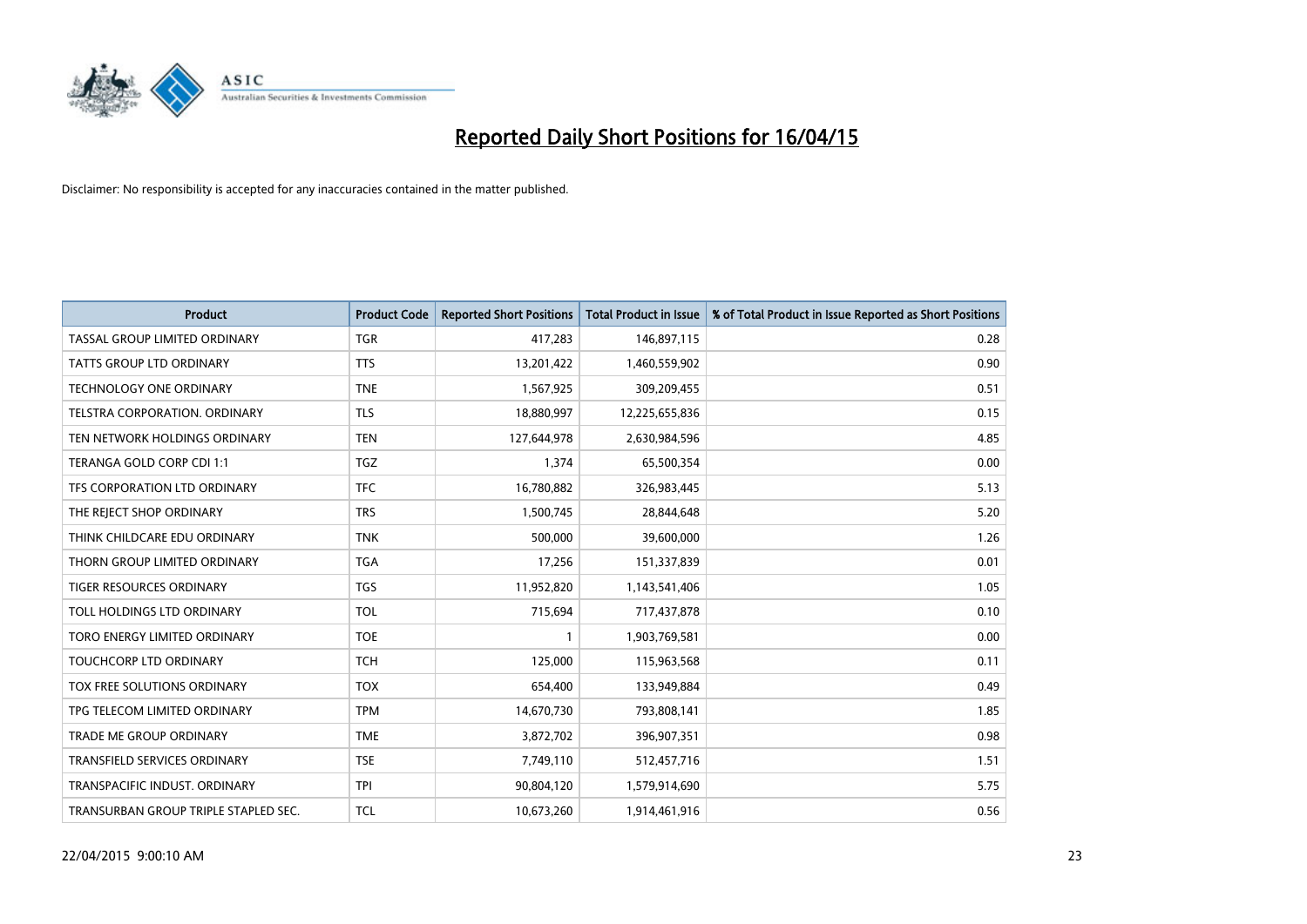

| <b>Product</b>                      | <b>Product Code</b> | <b>Reported Short Positions</b> | <b>Total Product in Issue</b> | % of Total Product in Issue Reported as Short Positions |
|-------------------------------------|---------------------|---------------------------------|-------------------------------|---------------------------------------------------------|
| <b>TREASURY GROUP ORDINARY</b>      | <b>TRG</b>          | 143,086                         | 27,604,144                    | 0.52                                                    |
| TREASURY WINE ESTATE ORDINARY       | <b>TWE</b>          | 15,491,719                      | 651,261,403                   | 2.38                                                    |
| TRITON MIN LTD ORDINARY             | <b>TON</b>          | 642,857                         | 332,831,909                   | 0.19                                                    |
| TROY RESOURCES LTD ORDINARY         | <b>TRY</b>          | 5,457,613                       | 195,265,161                   | 2.79                                                    |
| <b>UGL LIMITED ORDINARY</b>         | UGL                 | 18,547,177                      | 166,511,240                   | 11.14                                                   |
| UNILIFE CORPORATION CDI 6:1         | <b>UNS</b>          | 120,000                         | 263,223,282                   | 0.05                                                    |
| UXC LIMITED ORDINARY                | <b>UXC</b>          | 372,802                         | 332,978,025                   | 0.11                                                    |
| <b>VEDA GROUP LTD ORDINARY</b>      | <b>VED</b>          | 10,603,604                      | 842,455,407                   | 1.26                                                    |
| VENTURE MINERALS ORDINARY           | <b>VMS</b>          | 30,000                          | 287,320,170                   | 0.01                                                    |
| VILLA WORLD LTD, ORDINARY           | <b>VLW</b>          | 73,536                          | 110,344,277                   | 0.07                                                    |
| VILLAGE ROADSHOW LTD ORDINARY       | <b>VRL</b>          | 4,473,296                       | 159,522,488                   | 2.80                                                    |
| <b>VIRGIN AUS HLDG LTD ORDINARY</b> | <b>VAH</b>          | 29,955,907                      | 3,524,912,131                 | 0.85                                                    |
| VIRTUS HEALTH LTD ORDINARY          | <b>VRT</b>          | 4,430,592                       | 79,935,938                    | 5.54                                                    |
| VISION EYE INSTITUTE ORDINARY       | <b>VEI</b>          | 343,685                         | 179,546,437                   | 0.19                                                    |
| <b>VOCATION LTD ORDINARY</b>        | <b>VET</b>          | 1,461,439                       | 230,000,000                   | 0.64                                                    |
| <b>VOCUS COMMS LTD ORDINARY</b>     | <b>VOC</b>          | 6,542,560                       | 105,441,949                   | 6.20                                                    |
| WAM CAPITAL LIMITED ORDINARY        | <b>WAM</b>          | 67                              | 447,215,071                   | 0.00                                                    |
| WARRNAMBOOL CHEESE ORDINARY         | <b>WCB</b>          | 19                              | 56,098,797                    | 0.00                                                    |
| <b>WATPAC LIMITED ORDINARY</b>      | <b>WTP</b>          | 4,247,657                       | 189,258,397                   | 2.24                                                    |
| <b>WEBJET LIMITED ORDINARY</b>      | <b>WEB</b>          | 549,622                         | 80,397,959                    | 0.68                                                    |